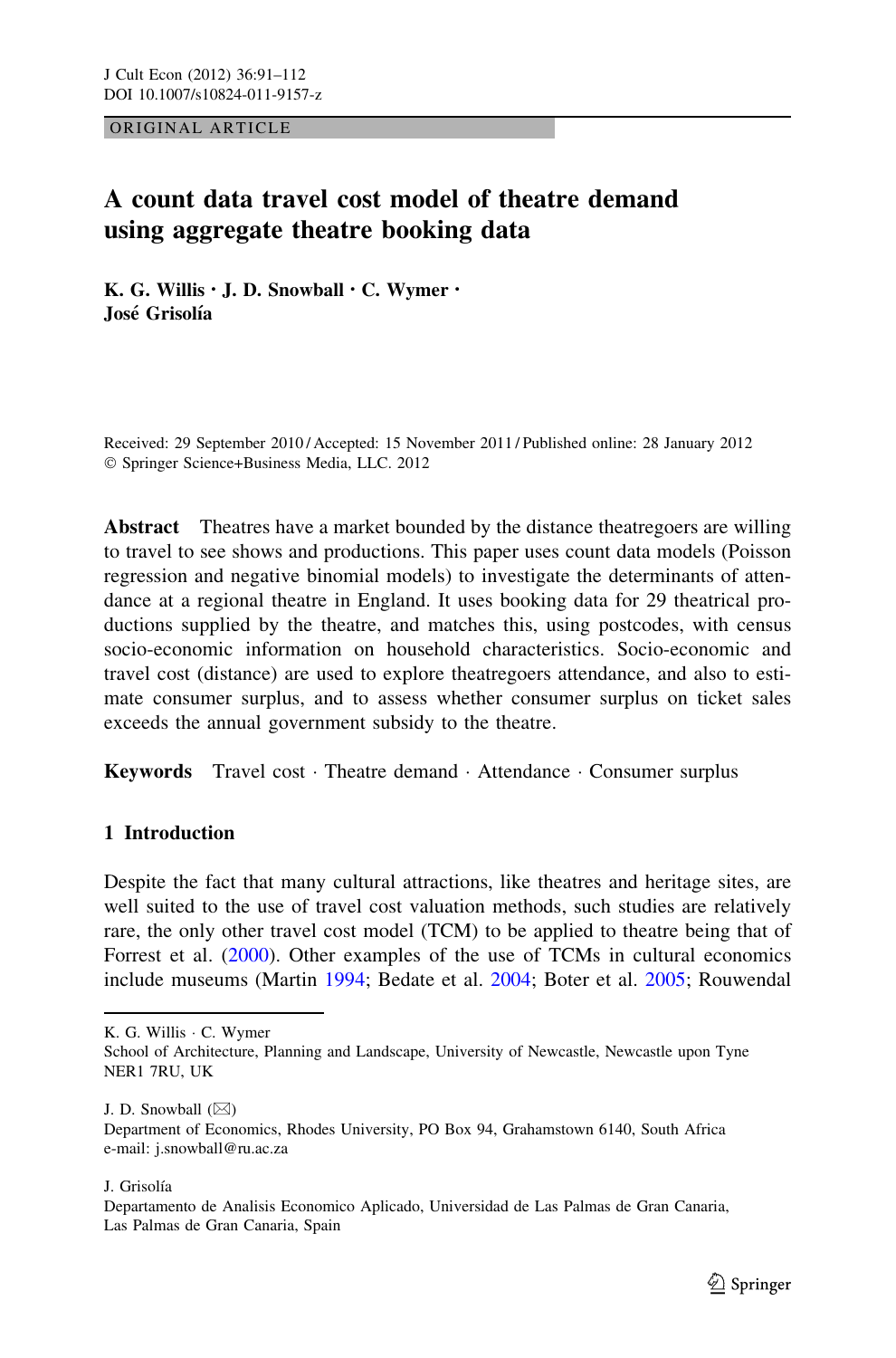and Boter [2009\)](#page-20-0), special events and festivals (Prayaga et al. [2006\)](#page-20-0) and heritage sites (Boxall et al. [2003;](#page-20-0) Poor and Smith [2004;](#page-20-0) Alberini and Longo [2006\)](#page-19-0), most of which use zonal travel cost models.

Recreation demand models, such as Clawson–Knetsch zonal travel cost models (ZTCM), are based on continuous functional forms, estimated using ordinary least-squares (OLS) regression often with log-transformed variables (see Willis [1991\)](#page-21-0). However, using OLS to estimate individual trips will lead to biased estimates, since trips are censored (between 0 and some upper bound quantity) and only occur in discrete integer quantities. An alternative is to use statistical models, such as count data models, that recognise the integer nature of recreation trips and their lower zero bound.

This article uses count data models to investigate both the determinants of trips to a regional theatre and to estimate the economic value of such visits. Many regional theatres are publicly subsidised. Policy makers are keen to assess whether the value of the theatre exceeds the cost of the subsidy, thus justifying it in economic terms. Subsidy to a theatre can also be more easily justified if the theatre engages with all sections of society rather than just with elite sections.

Many more valuation studies of cultural goods use stated, than revealed, preference to measure consumer surplus, the advantage of the former being that it can also measure non-use values. Non-use values refer to values that may arise from the existence of a good (such as option use, existence values and bequest values), even when the person in question does not actively use the good at present (Cuccia [2003\)](#page-20-0). Whilst revealed preference (RP) methods can be used to infer values from observation of the actual use of heritage goods (such as travelling to the site or the purchase of tickets), non-use values can only be measured through asking respondents to state their preferences in hypothetical situations (Snowball [2008](#page-20-0)).

Economists may prefer to use revealed preference rather than stated preference (SP) techniques, on the assumption that what people do is a more accurate reflection of their behaviour than what people say they will do. This difference between actual and stated behaviour was noted quite early by Needleman [\(1976](#page-20-0)). Research has tended to show that SP [contingent valuation (CV) and choice experiment (CE)] methods can overestimate demand and values for marketed goods, because of 'yeasaying and 'warm glow' effects (see Blamey et al. [1999;](#page-19-0) Snowball [2008](#page-20-0)). So the use of RP methods is appealing. Moreover, CV and CE studies can result in the overestimation of total aggregate benefits of a programme when individual CV or CE estimates of elements of the programme are aggregated (see Hoehn and Randall [1989\)](#page-20-0). The use of RP data avoids this overestimation of benefits.

Recreation demand models, based on actual visits to a recreational or cultural venue, measure the value of the good as any price paid for entry plus the cost of gaining access to the site. The latter is based on the money and time costs of travelling to the site: as cost or price increases demand declines. Demand is recorded as the visit a person makes or the number of visits a person makes to the site over a specified time period. The dependent variable can be expressed either as the number of visits per 1000 population from a given zone around the site or as the number of visits a person makes during a specified time period.

The recreation demand model first advanced by Clawson ([1959\)](#page-20-0) and Clawson and Knetsch [\(1966](#page-20-0)) was a ZTCM and estimated demand as the number of trips per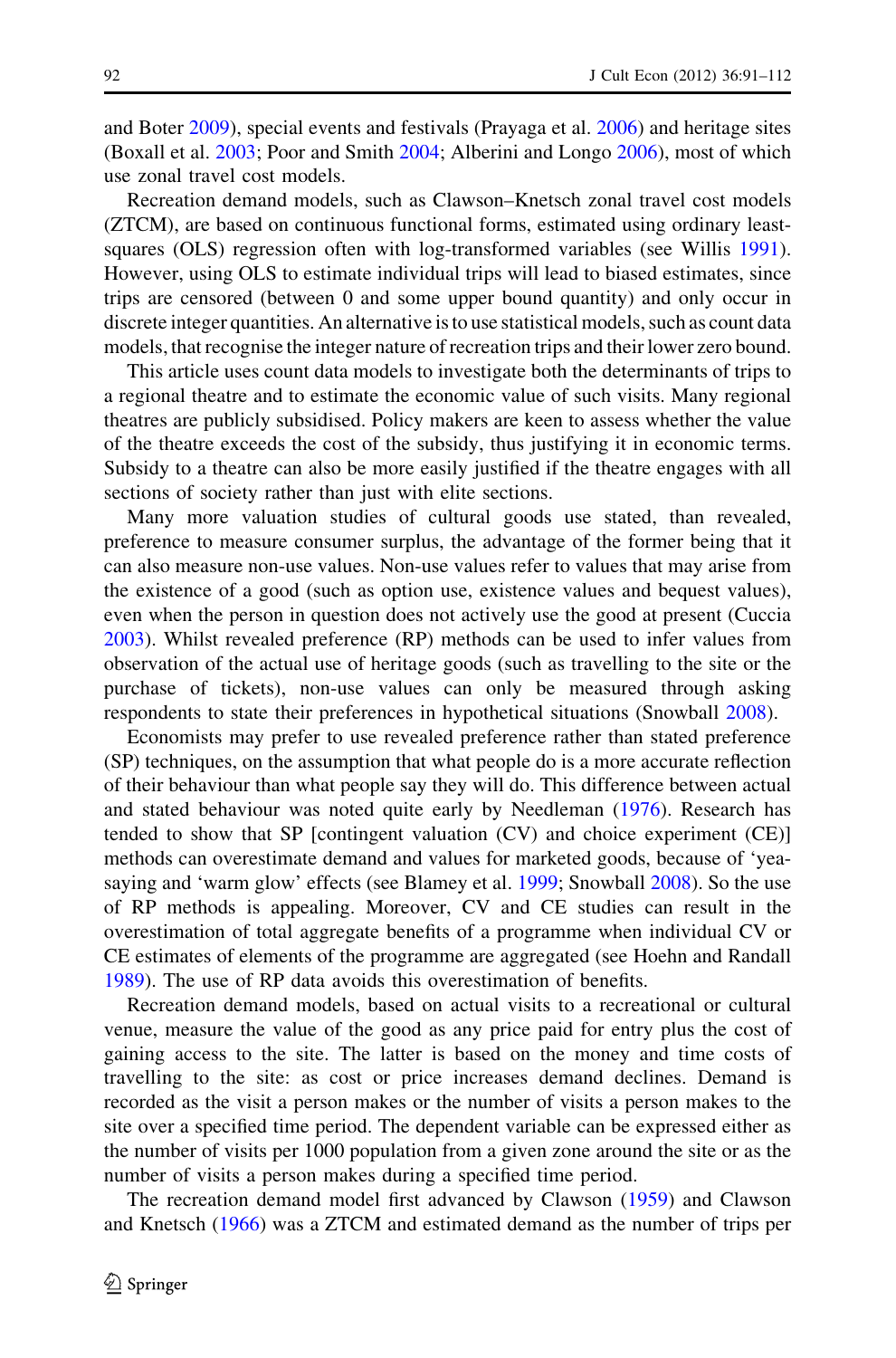1000 population as a function of the cost of travelling to the site. ZTCMs are now relatively rare, but such a model was used by Forrest et al. ([2000\)](#page-20-0) in their study of whether consumer surplus generated by the Royal Exchange Theatre, Manchester, was large enough to justify a public subsidy to the theatre. Expressing the dependent variable as a rate per 1000 population in an area allows OLS regression to be used to estimate the model; thus, overcoming the problem of having a limited dependent variable as in the case of trips by an individual person.

Nevertheless, recreation demand models are now usually based on estimating the number of visits to a theatre, or other specific recreation site, made by an individual over a time period, say 1 year, as a function of price, socio-economic characteristics of the individual and the characteristics of the site or shows staged by the theatre.

### 2 Count data models

A substantial proportion of individuals in society do not go to the theatre, whilst those that do so typically go a few times over a year, with very few individuals making frequent trips, e.g., once per week or per month. In a statistical sense, this is not a 'normal' distribution, and special types of models are required to estimate such a distribution.

Individual visits are censored at zero; whilst the number of individuals making a specific number of theatre visits per year declines as visit numbers increase. Such a distribution can be estimated using a Tobit model (see Gujarati [2003](#page-20-0)) or as a count data model. Analysing individuals' trip data using a censored regression or Tobit model can be problematic if trip numbers are few and there is little variation in trip numbers between individuals (see Willis and Garrod [1991a](#page-21-0), [b](#page-21-0)). Indeed, the maximum number of trips an individual makes to most cultural sites in a year can usually be expressed in terms of a single digit. This limited number of trips per time period can be better modelled using count data models, either a Poisson model or a negative binomial model.

Count data models, such as Poisson and negative binomial, are similar to binary models such as the logit, probit and Tobit models, since the dependent variable is limited (Cameron and Trivedi [1996\)](#page-20-0). The count data model is appealing because a very small number of individuals make frequent trips to the theatre, some make a few trips to the theatre, whilst a large number do not visit the theatre at all. Such a distribution can be modelled either as a Poisson distribution or a negative binomial (NB) distribution.

#### 2.1 Poisson model

The probability density function of the number of events  $N$  occurring in time  $(s,$  $s + t$ ) is

$$
Pr\{N(s, s+t) = y\}, y = 0, 1, 2, 3, \dots
$$
\n(1)

In a Poisson process, this probability is: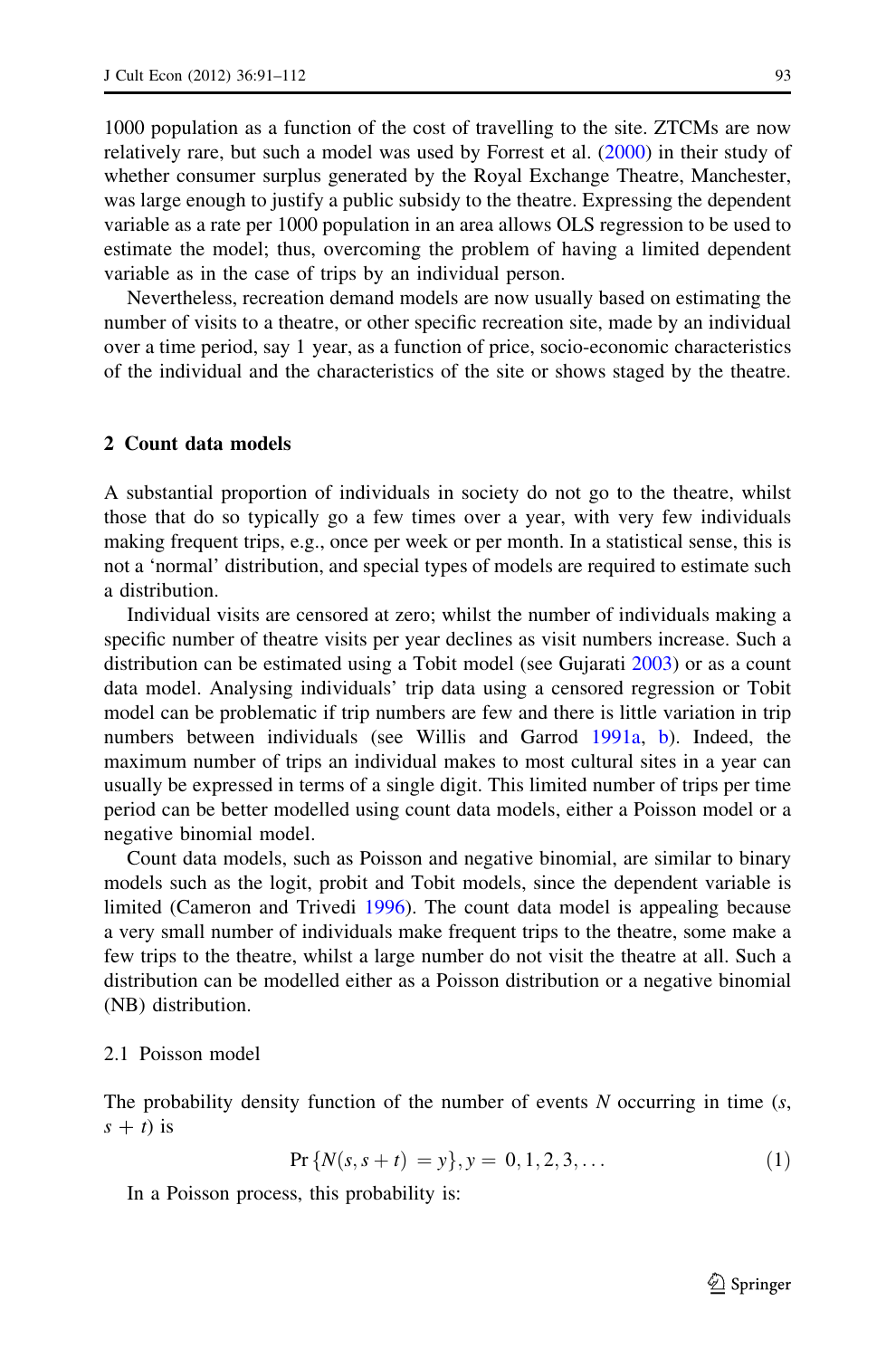$$
Pr\{N(s, s+t) = y\} = e^{-\lambda t} (\lambda t)^y / y!, y = 0, 1, 2, 3, ... \tag{2}
$$

In the Poisson process, the events are assumed to occur independently, with mean and variance of Y equal to  $\lambda_t$ . The Poisson model assumes equality of population mean and variance. Exogenous variables  $X_{ti}$  ( $j = 1,2,...K$ ), including a constant, are included by specifying the parameter  $\lambda_t$  to be

$$
\lambda_t = \exp(\mathbf{X}_t \boldsymbol{\beta}) \tag{3}
$$

In such a count data model, the main focus is the effect of covariates on the frequency of an event.

The Poisson model may not always be appropriate for the data. The independence assumption may not hold (Cameron and Trivedi [1986\)](#page-20-0) if, for example, the probability of one occurrence increases the likelihood of further occurrences. This may well be the case with theatre visits, for those few individuals who like theatre and develop the specific cultural capital required to appreciate it (Seaman [2005](#page-20-0)). In such a case, the Poisson model will overpredict the number of zeros, under-predict the number of non-zero counts and have variance in excess of the mean. This is a case of overdispersion, where sample variance is greater than the sample mean. In such a case, the assumption that the mean and variance are equal will produce spuriously small estimated standard errors for  $\beta$  (Cameron and Trivedi [1986\)](#page-20-0).

#### 2.2 Compound Poisson model

The restriction that the mean and variance of  $Y_i$  given  $X_i$  are equal can be relaxed to allow for unexplained randomness in  $\lambda_i$  by replacing Eq. 3 with the stochastic equation

$$
\ln \lambda_i = \mathbf{X}_i \boldsymbol{\beta} + \varepsilon_i \tag{4}
$$

where the error term  $(\varepsilon_i)$  can reflect a specification error in the exogenous variables (Cameron and Trivedi [1986\)](#page-20-0). Such a specification can account for the observed overdispersion in the data and provides a better model fit than the basic Poisson model.

#### 2.3 Negative binomial model

The negative binomial (NB) model can accommodate overdispersion. The NB has a mean of  $\lambda_i$  and variance  $\lambda_i + \alpha \lambda_i^2$ . The NB reduces to the Poisson in the special case where the overdispersion parameter  $\alpha$  equals zero. Cameron and Trivedi [\(1996](#page-20-0)) argue that there are a number of reasons for using a NB: (a) when  $y_i$  is Poisson with parameter  $\lambda_i$   $v_i$  rather than  $\lambda_i$ , where  $v_i$  is unobserved individual heterogeneity; and (b) where events are not independent, but where the occurrence of an event increases the probability of further occurrences. Thus, the NB model can allow for heterogeneity between individuals by allowing  $\lambda_i$  to vary randomly according to some probability distribution. If  $f(\lambda_i)$  or equivalently  $g(\varepsilon_i)$  is a gamma distribution [in Eq. 4], then this gives the NB model.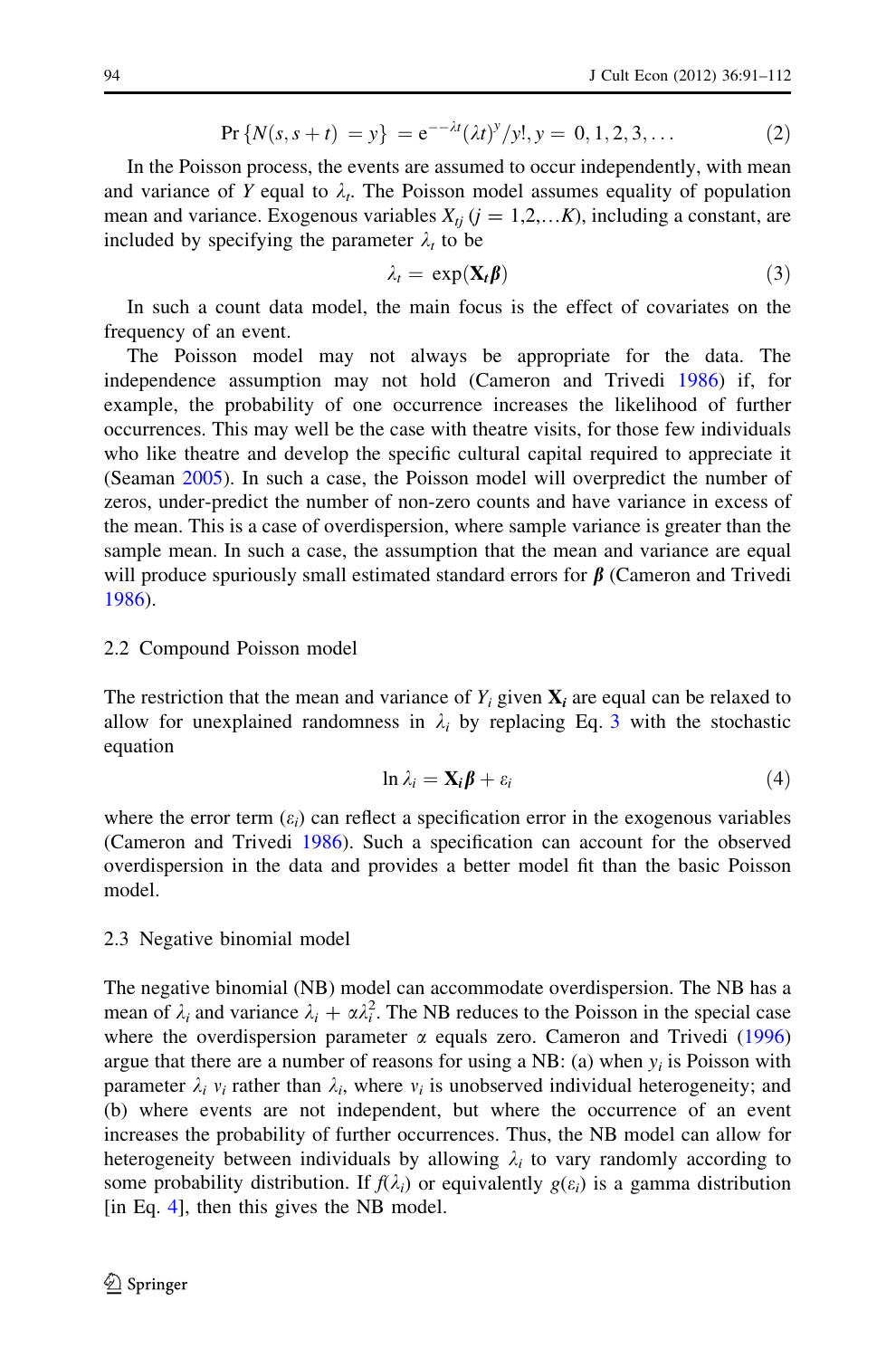Cameron and Trivedi ([1986\)](#page-20-0) point out that the NB model could be one which assumes (a) individuals have constant but unequal probability of experiencing an event, such as visiting a theatre; (b) where individuals are heterogeneous in respect to their probability (e.g. of visiting a theatre), with this heterogeneity attributable to individual (socio-economic/demographic) or environmental factors; (c) where events occur in clusters and are dependent. Unfortunately, these competing hypotheses cannot be identified and solved with a single cross-sectional data set.

When data are in counts, Cameron and Trivedi [\(1996](#page-20-0)) suggest that a sound practice is to estimate both Poisson and NB models. The Poisson model is a special case of the NB when  $\alpha = 0$ . Hellerstein ([1991\)](#page-20-0) also suggests using a NB count model to relax the assumption of the Poisson distribution that constrains the mean and variance of the expected number of trips  $E(Y_i)$  to be equal.

## 2.4 Other count models

If the process determining zero counts differs from the process determining positive counts, then neither the Poisson nor the negative binomial models may be suitable. Alternative models are the Hurdle model that separately models zero and non-zero counts (see Cameron and Trivedi [1996\)](#page-20-0) or an ordinal probit model (see Cameron and Trivedi [1986\)](#page-20-0). Even though visits to a theatre may appear a cardinally measured variable, it could be treated as an ordinal variable, e.g., if theatre shows varied in length. Thus, visiting a theatre twice might not be double the consumption of one visit. However, there is nothing to suggest that these conditions hold for the data set used in the analysis in this paper; nor that either of these models should be employed in place of the Poisson and NB models. Rather, the Poisson and NB models are appealing because some individuals make recurrent trips to the theatre and because trips to a theatre over a time period are usually small in number whether recorded by individuals or by postcode area of theatregoers.

A count data travel cost model has the form:

$$
E(Y) = f(P, Z; \beta) \tag{5}
$$

where  $E(Y)$  is the expected number of trips per period, P is the travel cost to the site; Z are 'demand shift' variables, such as socio-economic and demographic characteristics of the population, income, and substitute sites and  $\beta$  is a vector of coefficients (Hellerstein [1991](#page-20-0)). Since trips occur in non-negative quantities (data are censored at zero) and only in integer quantities, distributions which recognise the count nature of the data, like the Poisson distribution, can provide robust models (Perman et al. [2003\)](#page-20-0).

Hellerstein [\(1995](#page-20-0)) also noted that, whilst it might be expected that a model based on individual observations would perform better than one based on aggregated data, this may not, if fact, be the case. Using a Monte Carlo simulation, he found that, although aggregated models may suffer from an 'errors in variables' bias, they are often more robust. Furthermore, the performance of individual models was particularly bad when per capita demand was small (as in the case of theatre attendance). The performance of aggregate models can also be improved by including intra-zonal covariance of explanatory variables. Since the postal code data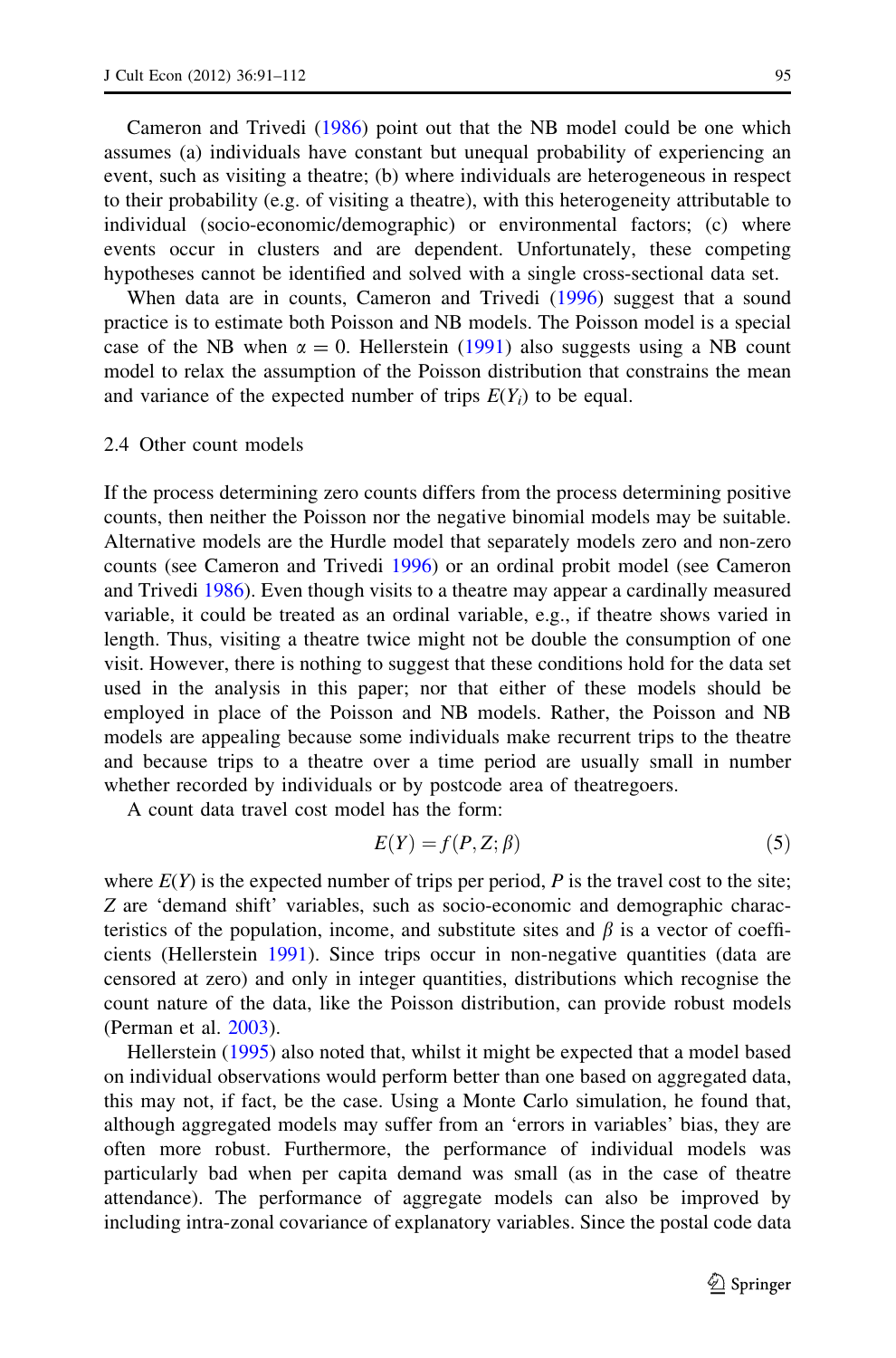used for this study covers small areas (3876 areas, with an average of 289 households in each area: see Table [1\)](#page-6-0), variation in dependent variables within a particular zone is captured. It was thus decided to use the aggregated count data model with a Poisson distribution for the present study.

#### 3 Travel cost studies in cultural economics

The only travel cost model (TCM) applied to a theatre, to our knowledge, is the study by Forrest et al. [\(2000](#page-20-0)), which used a Clawson–Knetsch zonal travel cost model (as do some of the other case studies discussed below). Findings showed that consumer surplus was significantly greater than subsidy received by the theatre, with a benefit/cost ratio of 1.33. Demand with respect to ticket price was found to be slightly elastic for all zones, except those with the highest level of education, suggesting that increasing ticket prices would not increase revenue, further supporting the case for public subsidy.

There is also a group of studies that used combinations of revealed and stated preference data, but making use of individual (rather than zonal) travel cost models and then combining or comparing average cost per trip (revealed preference) with stated preference valuation. An early valuation study of a Canadian museum (Martin [1994\)](#page-20-0) combined travel cost and CV techniques and found that the museum's subsidy was less than its social value. Boxall et al. [\(2003](#page-20-0)) investigated willingness-to-pay for visits to Nopiming Wilderness Park in Manitoba (Canada) to see Aboriginal rock paintings. They found that, whilst respondents were willing to incur increased trip costs of \$77 to see pristine paintings, their value fell by as much as 90% for defaced paintings. Alberini and Longo [\(2006](#page-19-0)) evaluated the benefits of increasing the conservation of, and amenities available at, cultural heritage sites in Armenia. The travel cost study showed the expected results, with the number of trips negatively related to price.

A comparison of travel time to 108 Dutch museums (Boter et al. [2005\)](#page-20-0) used different distances of museums from the population to account for willingness-totravel as a way of investigating the relative value of cultural organisations in competition with each other. Using museum visits data from loyalty cards, they use a multinomial logit model to investigate the attributes that have an effect on the probability a museum visit. A zonal travel cost study—to evaluate the impact of a special event (a gem festival) in Australia over time—(Prayaga et al. [2006](#page-20-0)) found that consumer surplus decreased by almost 50% between 1998 and 2002. Prayaga et al. [\(2006](#page-20-0)) argued that such a change over time (which could have been the result of price increases, lower visitor numbers and declines in tourism since 9/11, amongst others) needed to be carefully investigated for reliable long-term planning decisions.

Bedate et al. [\(2004](#page-19-0)) used a ZTCM to construct demand curves for four cultural goods in Castilla y Leon in Spain: the museum of Burgos, the cathedral of Palencia, the walled city of Uruena and the Iberian organ festival (as an example of a cultural event). They found that the rate at which the probability of attendance declined, as distance from the good increased, varied with the good. For example, whilst the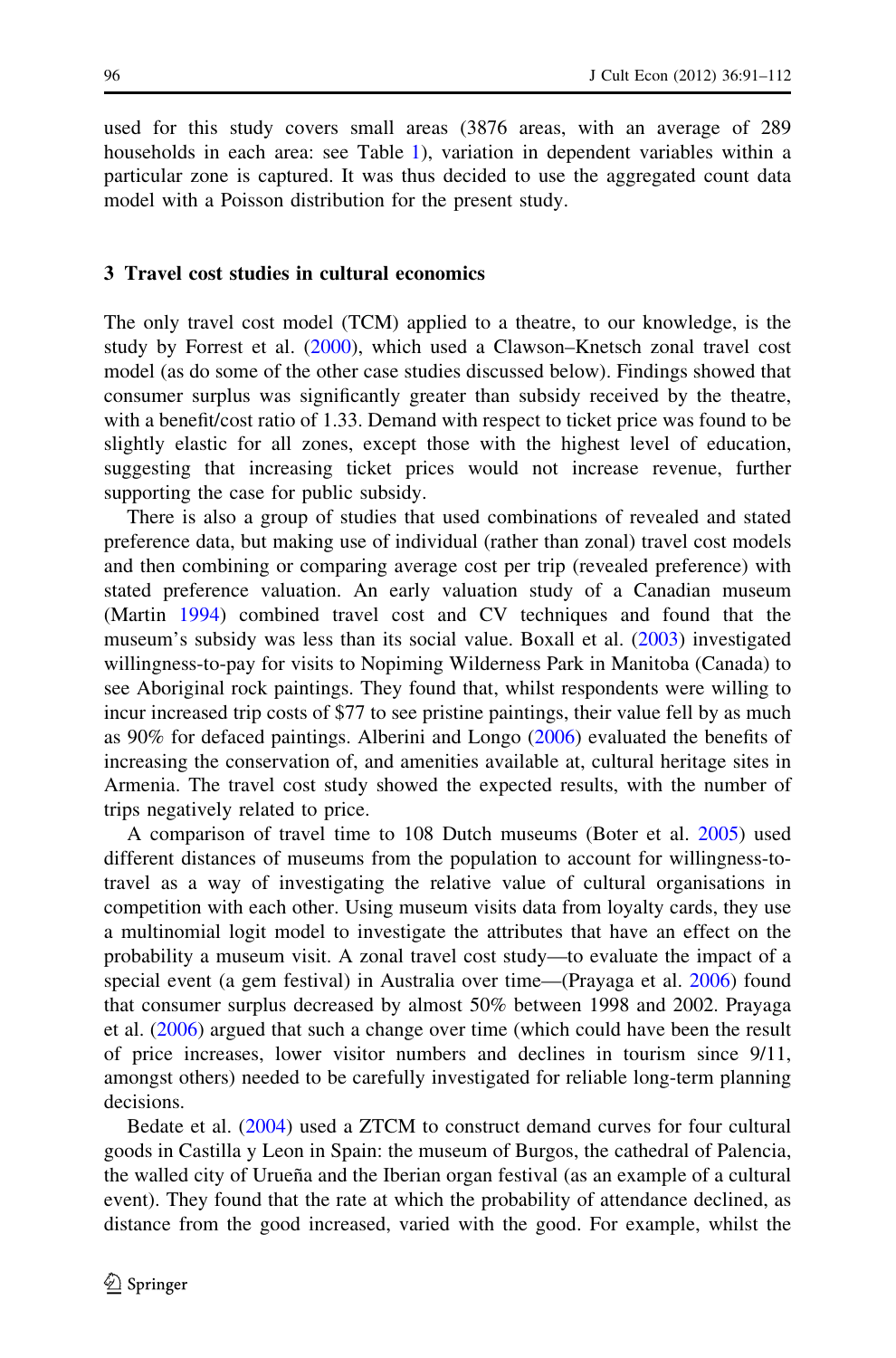<span id="page-6-0"></span>

| Table 1 Poisson and negative binomial models of theatre attendance |             |          |               |             |                              |               |                   |          |               |
|--------------------------------------------------------------------|-------------|----------|---------------|-------------|------------------------------|---------------|-------------------|----------|---------------|
| Variable                                                           | Poisson     |          |               |             | Poisson with over dispersion |               | Negative binomial |          |               |
|                                                                    | Coefficient | St error | $Pr > Chi-sq$ | Coefficient | St error                     | $Pr > Chi-sq$ | Coefficient       | St error | $Pr > Chi-sq$ |
| Intercept                                                          | 1.0928      | 0.2780   | 50001         | 1.0928      | 0.3961                       | 0.0058        | 0.6003            | 0.4623   | 0.1941        |
| Travel cost                                                        | $-0.0221$   | 0.00??   | 0001          | $-0.0221$   | 0.0014                       | $-.0001$      | $-0.0143$         | 0.0012   | 50001         |
| Population                                                         | 0.0003      | 0.0001   | 0.0001        | 0.0003      | 0.0001                       | 0.0064        | 0.0009            | 0.0003   | 0.0044        |
| $\%$ Pop ${\leq}17$                                                | 1.4899      | 0.4702   | 0.0015        | 1.4899      | 0.6698                       | 0.0261        | 1.7093            | 0.7322   | 0.0196        |
| $%$ Pop 18-29                                                      | 1.6408      | 0.1619   | 0001          | 1.6408      | 0.2306                       | 50001         | 1.8766            | 0.2889   | 0001          |
| $\%$ Pop 30-44                                                     | $-0.7486$   | 0.3196   | 0.0191        | $-0.7486$   | 0.4552                       | 0.1001        | $-0.3697$         | 0.5184   | 0.4757        |
| % Pop $45-59$                                                      | 0.812       | 0.2868   | 0.0046        | 0.8123      | 0.4085                       | 0.0468        | 0.8770            | 0.4489   | 0.0508        |
| $\%$ Pop EU                                                        | 1.497       | 0.4954   | 0.0025        | 1.4973      | 0.7057                       | 0.0339        | $-0.7592$         | 0.8022   | 0.3440        |
| $\%$ Christian                                                     | $-2.3761$   | 0.1571   | < .0001       | $-2.3761$   | 0.2238                       | 0001          | $-2.4064$         | 0.2792   | 0001          |
| $\%$ Buddhist                                                      | 5.995       | 1.6888   | 0.0004        | 5.9952      | 2.4057                       | 0.0127        | 5.3091            | 3.4598   | 0.1249        |
| $\%$ Jewish                                                        | $-2.287$    | 0.5013   | < .0001       | $-2.2870$   | 0.7141                       | 0.0014        | $-1.8441$         | 0.8598   | 0.0320        |
|                                                                    | 0.4208      | 0.2570   | 0.1016        | 0.4208      | 0.3661                       | 0.2504        | 0.6828            | 0.3976   | 0.0859        |
| $\%$ Econ inac $\%$ Prof emp                                       | 0.891       | 0.2180   | < .0001       | 0.8914      | 0.3106                       | 0.0041        | 0.6458            | 0.3533   | 0.0675        |
| $\%$ Edu 1 and 2                                                   | $-1.5928$   | 0.2401   | 50001         | $-1.5928$   | 0.3420                       | 0001          | $-1.0871$         | 0.3754   | 0.0038        |
| $\%$ Prof pop                                                      | 2.8094      | 0.3182   | 0001          | 2.8094      | 0.4532                       | 0001          | 3.3150            | 0.5260   | 0001          |
| $\%$ h owner                                                       | 0.477       | 0.0897   | 0001          | 0.4776      | 0.1278                       | 0.0002        | 0.5422            | 0.1351   | 0001          |
| $\%$ hhold dc                                                      | $-0.9299$   | 0.2943   | 0.0016        | $-0.9299$   | 0.4192                       | 0.0265        | $-1.6821$         | 0.4786   | 0.0004        |
| $\%$ Lone                                                          | $-0.0208$   | 0.0034   | 0001          | $-0.0208$   | 0.0049                       | 50001         | $-0.0203$         | 0.0051   | 0001          |
| Scale                                                              | $1.000$     | 0.0000   |               | 1.4245      | 0.0000                       |               | $0.5260^{a}$      | 0.0258   |               |
|                                                                    | 3858        | Value/df |               | 3858        | Valueldf                     |               | 3858              | Valueldf |               |
| Deviance                                                           | 7828.79     | 2.0292   |               | 7828.79     | 2.0292                       |               | 3880.12           | 1.0057   |               |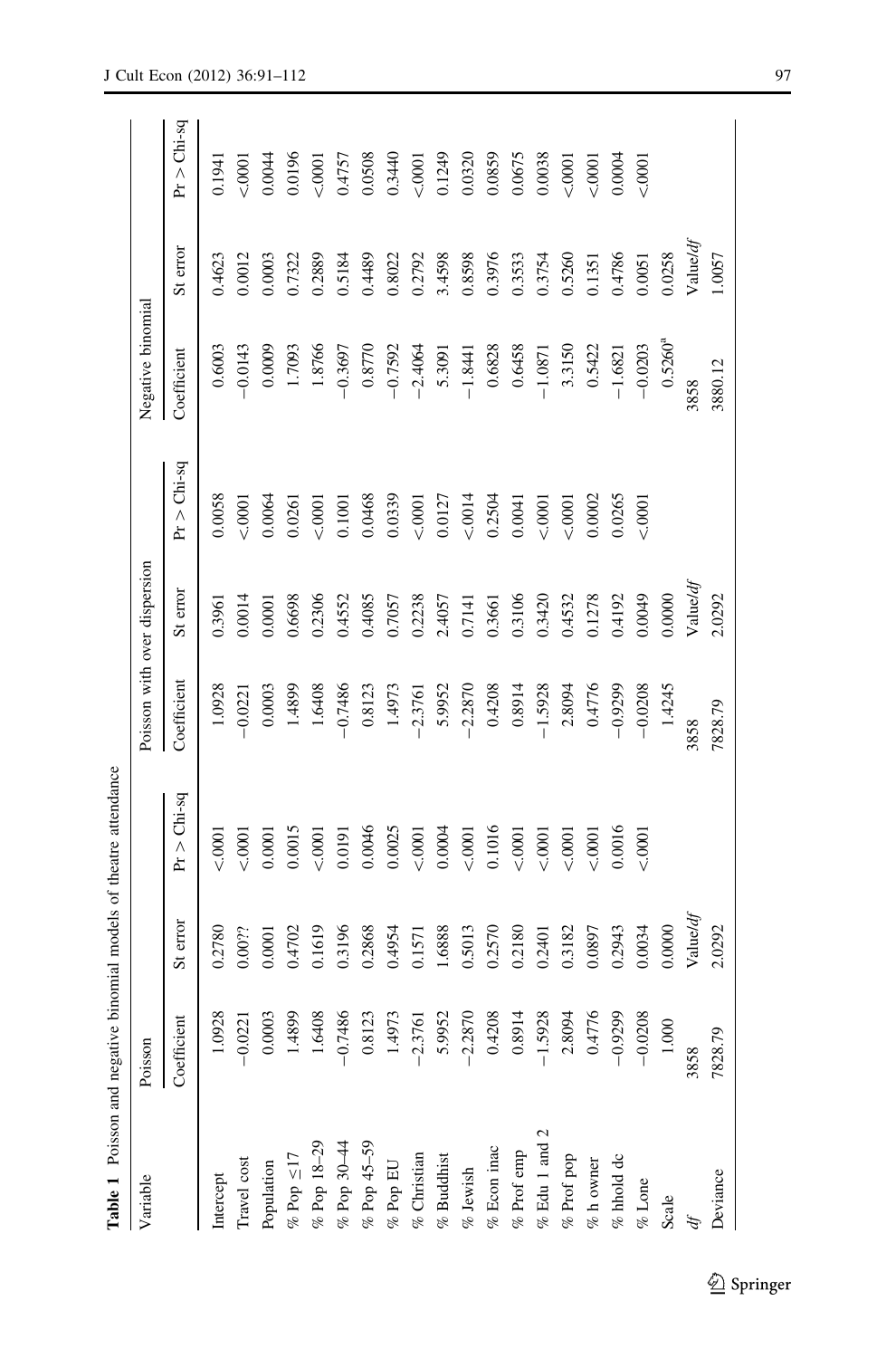| Table 1 continued             |             |          |                                                                                                                                  |                              |        |                                    |                   |        |                        |
|-------------------------------|-------------|----------|----------------------------------------------------------------------------------------------------------------------------------|------------------------------|--------|------------------------------------|-------------------|--------|------------------------|
| Variable                      | Poisson     |          |                                                                                                                                  | Poisson with over dispersion |        |                                    | Negative binomial |        |                        |
|                               | Coefficient | St error | $Pr > Chi$ -sq                                                                                                                   |                              |        | Coefficient St error $Pr > Chi-sq$ | Coefficient       |        | St error $Pr > Chi-sq$ |
| Scaled dev                    | 7828.79     | 2.0292   |                                                                                                                                  | 3858.00                      | 1.0000 |                                    | 3880.12           | 1.0057 |                        |
| Scaled P $\chi^2$             | 9933.17     | 2.5747   |                                                                                                                                  | 4895.03                      | 1.2688 |                                    | 4956.40           | 1.2847 |                        |
|                               | 4780.95     |          |                                                                                                                                  | 7302.26                      |        |                                    | 13014.70          |        |                        |
| df degrees of freedom, Scaled |             |          | dev scaled deviance, Scaled P $\chi^2$ Scaled Pearson Chi-square, AIC Akaike information criterion                               |                              |        |                                    |                   |        |                        |
|                               |             |          | % edu 1 and 2 = % of population 16-74 who have educational qualifications: up to 'O' level, of GCSE standard, or 1'A' level pass |                              |        |                                    |                   |        |                        |
| <sup>a</sup> Dispersion       |             |          |                                                                                                                                  |                              |        |                                    |                   |        |                        |

 $\underline{\textcircled{\tiny 2}}$  Springer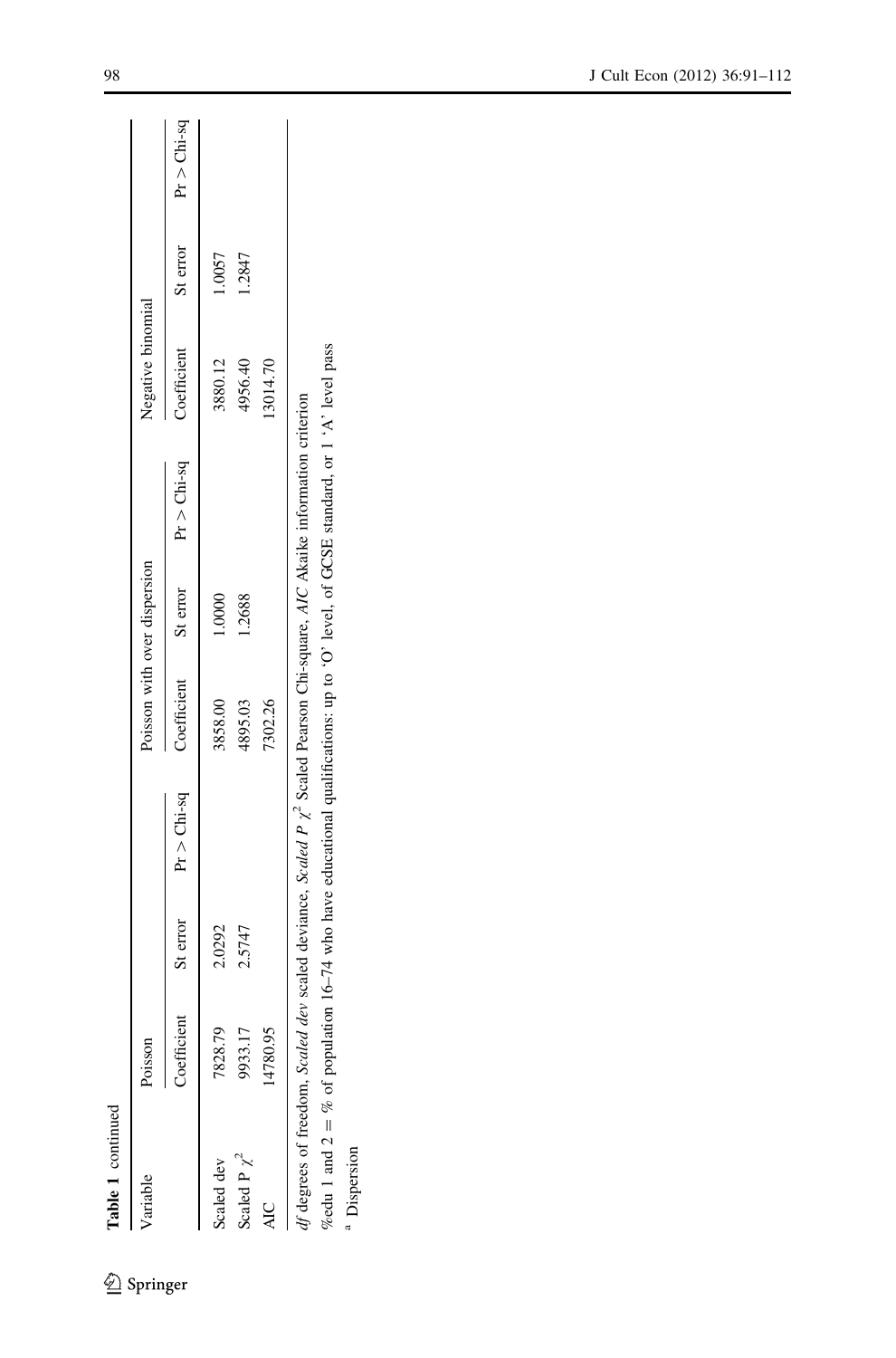probability of attendance at the festival was much higher for those in the 40 km zone than for the other goods, it also declined much more quickly as distance increased. Patterns of attendance were also found to be dependent on how well known and advertised the good was and on the 'touristic appeal' of the site or event. In terms of consumer surplus, the study found that the museum generated the highest levels (about five times more than for the organ festival) followed by the cathedral, the walled city and finally the organ festival.

Poor and Smith [\(2004](#page-20-0)) used a similar approach to estimate the consumer surplus of visits to historic St Mary's City in Maryland. As expected, the probability of visiting declined as the distance to the site increased, but the income coefficient was negative (indicating that as income increased, the probability of visiting declined), contrary to a priori expectations. They suggested that the fairly remote location of the site made it both better known, and more attractive, to lower income rural households than to higher income urban ones.

A recent study by Rouwendal and Boter [\(2009\)](#page-20-0) uses an innovative two-stage model to assess the value of Dutch museums. Based on the Hausman–Leonard– McFadden method, their model accounts for the separation the trip generation and trip distribution decisions (using a count data model for the latter). For trip distribution, they find that the welfare effects of one less museum may be overstated unless substitutes are taken into account.

#### 4 Theatre attendance

Apart from the cost of access to the theatre, there are other factors determining attendance. A determinant of theatre attendance has often been revealed to be education. It has been shown that education is a significant determinant of public participation in the performing arts in the USA, and that higher income increases the probability of receiving higher education (Borgonovi [2004\)](#page-19-0). But policy makers are also anxious to demonstrate that regional grant-aided theatres and companies appeal to all.

Theatregoers are often shown to come from middle- and high-income groups, but the effect of income on attendance is mixed, partly because higher earnings are often associated with less leisure and a higher opportunity cost of time (Borgonovi [2004\)](#page-19-0). In many cases, education is actually shown to be a more important determinant of attendance than income (Seaman [2005\)](#page-20-0). For example, in a study of determinants of demand for live theatre produced by the Pacific Conservatory of the Performing Arts in California, Corning and Levy ([2002\)](#page-20-0) found that in only one case was income significant. Ateca-Amestoy  $(2008)$  $(2008)$  used a count data model of live theatre performance in the US (using US Survey of Public Participation in the Arts (SPPA) 2002 data) to investigate the determinants of attendance. This study also found that, for those with a positive probability of attendance (as opposed to the 'never-goers'), income is only significant for attendance for the last quartile of the distribution.

Borgonovi's [\(2004](#page-19-0)) study of public participation in the performing arts in the US has similar findings, showing that education, particularly arts-specific education, is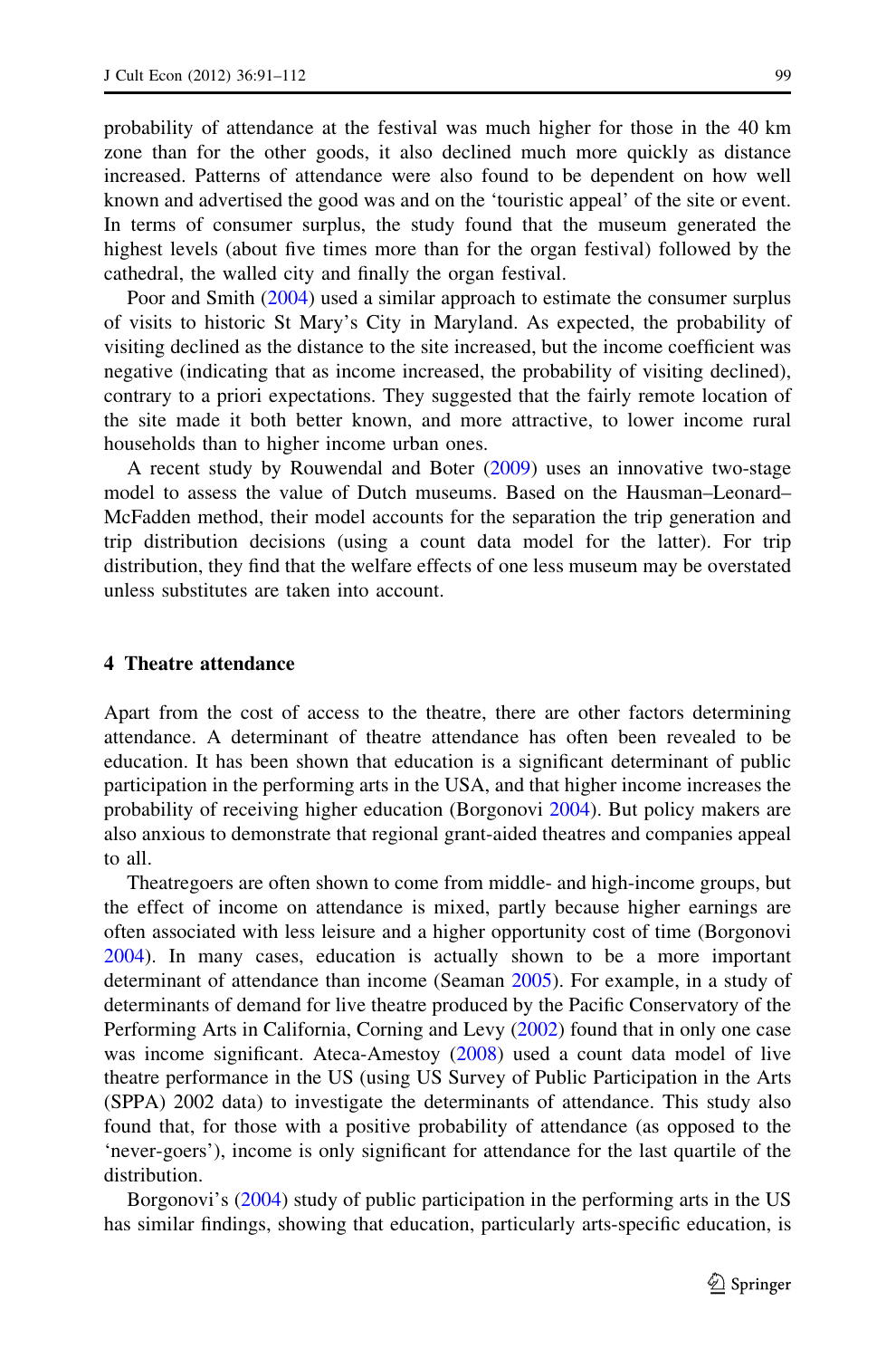much more significant than household income. She suggested that higher current and family income increased the probability of receiving arts-specific education and, though this, the probability of attendance. This finding links with theories of taste formation, including 'rational addiction' and 'learning by consuming' (Levy-Garboua and Montmarquette [2002;](#page-20-0) Seaman [2005;](#page-20-0) Colbert [2003\)](#page-20-0). Findings by Gayo-Cal ([2006:](#page-20-0)186) on general leisure participation in Britain agree with this: 'Economic capital does not have a big impact on dimensions of leisure participation', but that education does play an important role, especially in frequency of participation. The Forrest et al. [\(2000](#page-20-0)) study on regional theatre demand in the UK also found education to be one of only two significant socio-demographic variables, the other being age (measured as the percentage of the population over retirement age).

Results for the impact of age on live performing arts attendance are even more mixed than that of income. Seaman's [\(2005](#page-20-0)) review reflects this, reporting both increasing participation for higher age groups in some studies and the opposite in others—results seeming to be highly dependent on how 'performing arts' were defined, data sets and the country in which the research was done. The recent study by Ateca-Amestoy [\(2008](#page-19-0)) found that being older reduced the probability of never attending live theatre performances and increased the probability of going more often. This was explained via taste formation and the accumulation of cultural capital, both of which take time, and are expected to impact positively on participation. The Borgonovi ([2004\)](#page-19-0) study, which also uses the SPPA data set, found the same general result for age in relation to classical music, although younger people were more likely to attend theatres.

In a study by Gayo-Cal [\(2006](#page-20-0)) on out-of-home leisure activities in Britain (including cinema, museums, pubs, theatre, night clubs and many others), age was found to be an important determinant. Using factor analysis, this study found that older people were more likely to engage in 'legitimate' or 'prestigious' leisure practices (including theatre, opera and art galleries) and less likely to participate in more 'popular' forms (night clubs, pubs and rock concerts). Willis and Snowball [\(2009](#page-21-0)), in a study of determinants of attendance at theatre performances at the South African National Arts Festival, found that age was a significant determinant of utility for certain types of show, for example, older people gained more utility from shows with music than from comedy or drama. The impact of the age variable on theatre attendance is thus likely to depend, at least to a certain extent, on the broad genre of shows being offered.

It is generally found that women participate more in the arts than men, since women are socialised on cultural activities more and earlier than men, who are often more exposed to sport (Seaman [2005;](#page-20-0) Ateca-Amestoy [2008](#page-19-0)). However, Borgonovi [\(2004](#page-19-0)) found that, while women were more likely to attend than men, they did so less frequently. Grisolia and Willis [\(2010](#page-20-0)) found that women were less affected by 'reviews' and 'word of mouth' assessments of theatre productions, compared to men, in their choice of which play to attend.

Seaman (in his  $2005$  review of the literature on studies of the demand for the performing arts) noted the general lack of research on the impact of ethnicity and race on attendance. Whilst results depend crucially on the art forms being discussed, the expected result for European or western art forms is that white people will attend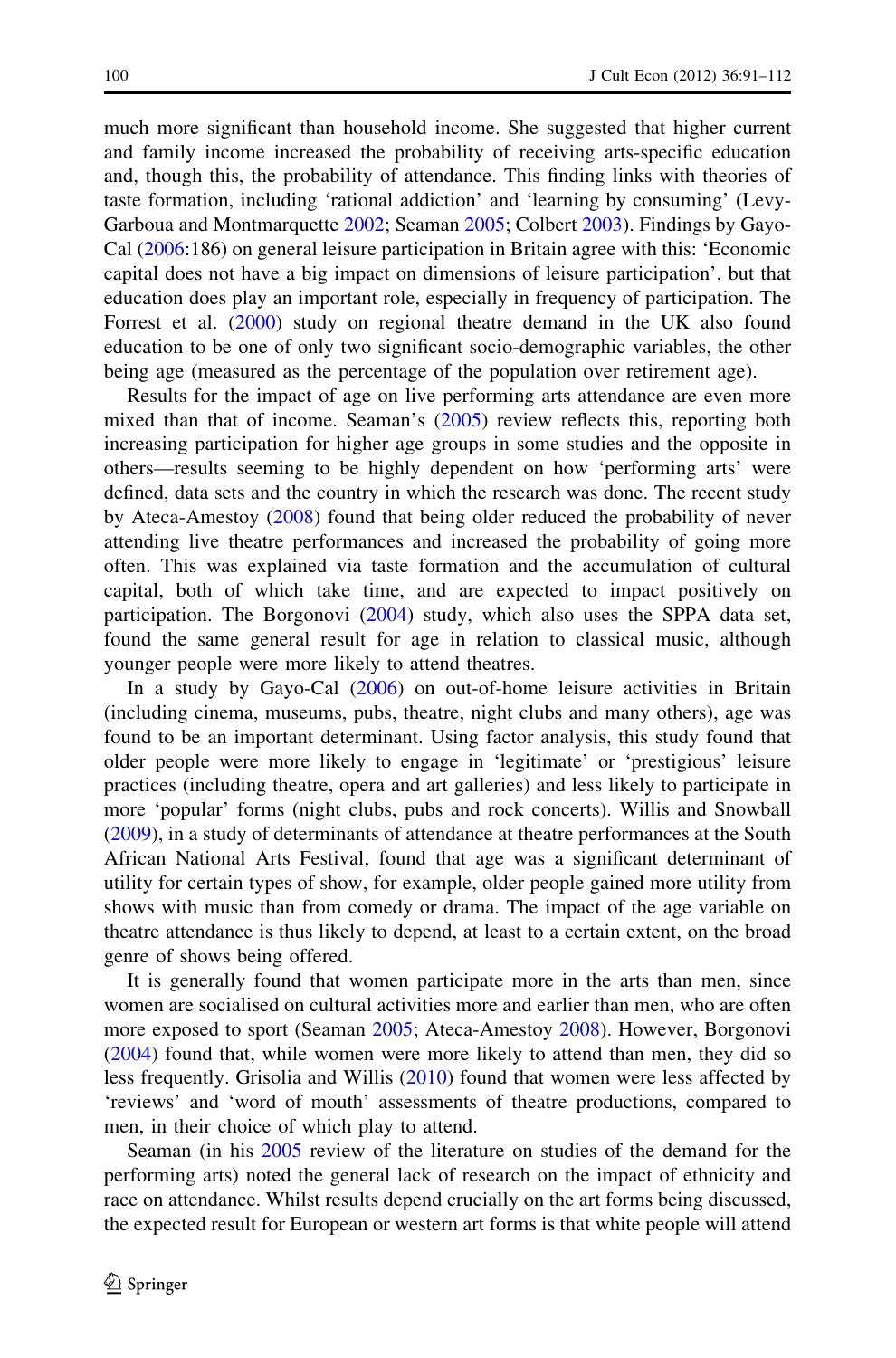more than other groups. However, in referring to US studies by DiMaggio and Ostrower, Seaman [\(2005](#page-20-0):45) commented that, 'The negative effect of race on euro-American high culture arts participation is modest'. Different levels and types of cultural capital (often captured by race or ethnicity variables) were found by the Gayo-Cal ([2006\)](#page-20-0) study on leisure participation in Britain, to have a significant effect on the types of leisure activities engaged in and the frequency of attendance.

#### 5 Case study and data

The case study for the research in this paper was Northern Stage, a regional theatre and production company which began in 1970 in Newcastle upon Tyne, in northeast England. It is located close to the city centre and next to the University of Newcastle upon Tyne. Northern Stage reopened in September 2006 after a 2 year £9 million refurbishment. Bookings data were collected from Northern Stage for all 29 productions<sup>1</sup> between April 2007 and October 2008. These data recorded the postcode of each booking for each production, essentially documenting the origin of the theatregoer, and thus how far a person had to travel to see a show at the theatre.

These theatre booking data were matched to socio-economic and demographic data from the UK Population Census surrounding the theatre, identified in the previous section as being determinants of theatre attendance, to assess the impact of different socio-economic/demographic characteristics on theatre bookings. A summary of the means and standard deviations for the socio-economic characteristics of the population in the 3858 Population Census Output Areas (OAs), which formed the variables in the models, is outlined in Table [1](#page-6-0).

The cost of seeing a theatre production is the price of the theatre ticket plus the cost of travel to the theatre. The price of the theatre ticket is invariant over space, but the cost of travel varies according to distance travelled. The cost of travel comprises both the actual expenditure incurred by car (bus or train) to reach the theatre plus the opportunity cost of the travel time involved.

Estimating the value for the cost of travel, and time cost involved, in accessing a recreation site is not an easy task. Theatre attendance bookings did not record information on how people travelled to the theatre, whether by car or public transport. Costs can be obtained for public transport; but people aged  $>60$  have free public (bus) transport, and although they spend more time travelling compared to car transport they may also have a lower opportunity cost of time. For two or more people\60 years old travelling together, car transport can be a cheaper alternative to public transport. For car transport, distance from the home of a person booking a theatre ticket was calculated as Euclidean distance. There was a very high correlation between Euclidean distance and actual road distance from theatregoers homes to Northern Stage theatre, as a result of the density of roads in the urban area.

<sup>&</sup>lt;sup>1</sup> These productions included comedy (e.g. Cattle Call; Brendon Burns), drama classical (e.g. Far From The Madding Crowd; Molora), drama modern (e.g. Delirium), experimental (e.g. My Arm Oak Tree), and family shows (e.g. Gormenghast; Life of Pi) and family Christmas shows (e.g. The Goblin who saved Christmas; Hansel and Gretel).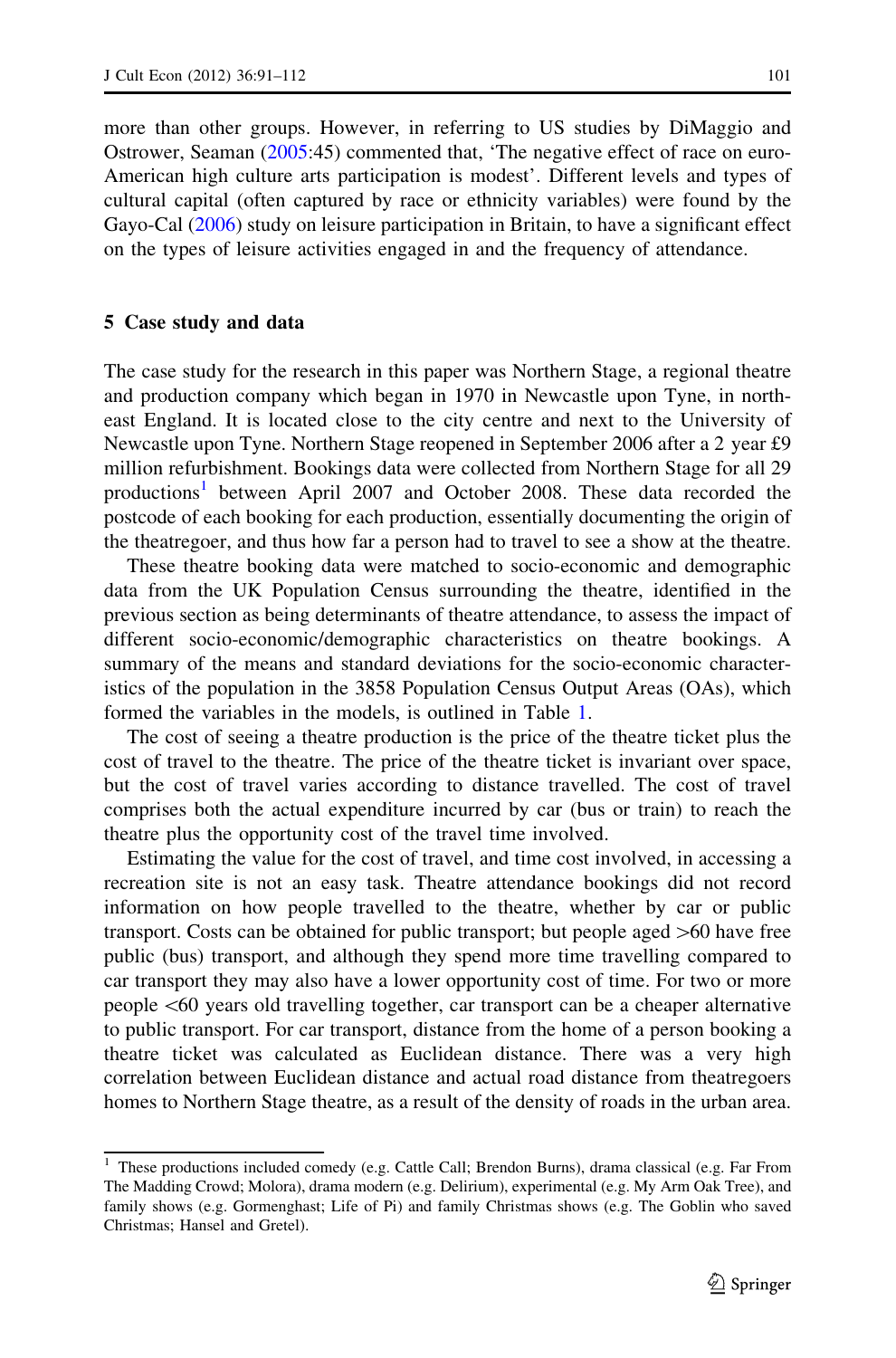Car transport is calculated as cost per kilometre. Motoring costs comprise depreciation, cost of finance, fuel, insurance, road tax, maintenance and breakdown assistance insurance. These costs can vary across households depending on the type of car used and also on whether the car is a company car or a private car. In addition, the perceived cost of car transport may differ from the actual cost to an individual. Some car owners replace their cars on a regular basis, whilst others use their car over its entire life (10–20 years) before replacing it. This affects depreciation and cost per kilometre. Others may not perceive the full cost of using a car and ignore depreciation cost and cost of financing (opportunity cost of capital). In addition, car insurance and road tax can be regarded as a sunk cost in determining the marginal cost of car usage. The cost per kilometre assumed for car usage was £0.1261 per kilometre: a cost estimated by the Royal Automobile Club (RAC) as the average cost in 2008 for a typical family car (excluding depreciation and financing costs). The application of this value is additionally complicated by the occupancy rate in the car: the cost may not be applicable to all occupants.

The costs of the actual travel also include the opportunity cost of the time spent travelling. If a positive value of the opportunity cost of time is assumed, the question then becomes how to value this opportunity cost. McKean et al. [\(1995](#page-20-0)) demonstrate that, especially for populations with a high proportion of retirees and students, hourly earnings overestimate the marginal value of time and that, even for employed people, institutional constraints (regular working hours) may prevent the substitution of leisure time for income.

Theatre trips usually occur in the evening and involve a loss of alternative recreational opportunity rather than any loss of earnings. Smith and Karou ([1990\)](#page-20-0), in a meta-analysis of 77 travel cost studies, found travel time was valued at 0.37 of wage rate. The Department for Transport [\(2009](#page-20-0)) uses value of £5.04 per hour (2002 prices) for commuting time and £4.46 per hour (2002 prices) for other journeys not involving working time. The Department of Transport [\(2009](#page-20-0)) also assume a nonworking time income elasticity of 0.8, to derive a non-working time value in future years as income increases. A complication for some recreational trips is that the trip may itself provide some utility, and, in addition, have multiple purposes (Perman et al. [2003](#page-20-0)). Forrest et al. ([2000\)](#page-20-0) suggest that this is less likely in the case of theatre performances that often occur at night and are not generally combined with visits to other sites. However, the problem of substitute sites (which could include other theatres, but also other cultural leisure activities, like television programmes, dance shows, orchestras) is also one to keep in mind, although it is extremely difficult to account for in travel cost studies. If such omitted variables are important, estimates of consumer surplus may be biased.

Both Throsby [\(2001](#page-20-0)) and Forrest et al. ([2000\)](#page-20-0) point out the possibility that people who like theatre may choose to live closer to areas where it is available (usually cities), thus introducing endogeneity bias. If this is the case, consumer surplus estimates are likely to be downwardly biased because 'distance will appear to be more of a deterrent than it actually is' (Forrest et al. [2000\)](#page-20-0).

Poor and Smith ([2004\)](#page-20-0) simply valued trip time as a third of the average zonal wage rate multiplied by the estimated average time spent travelling to and from the site. Forrest et al. ([2000](#page-20-0)) use the UK Department of Transport 'behavioural value of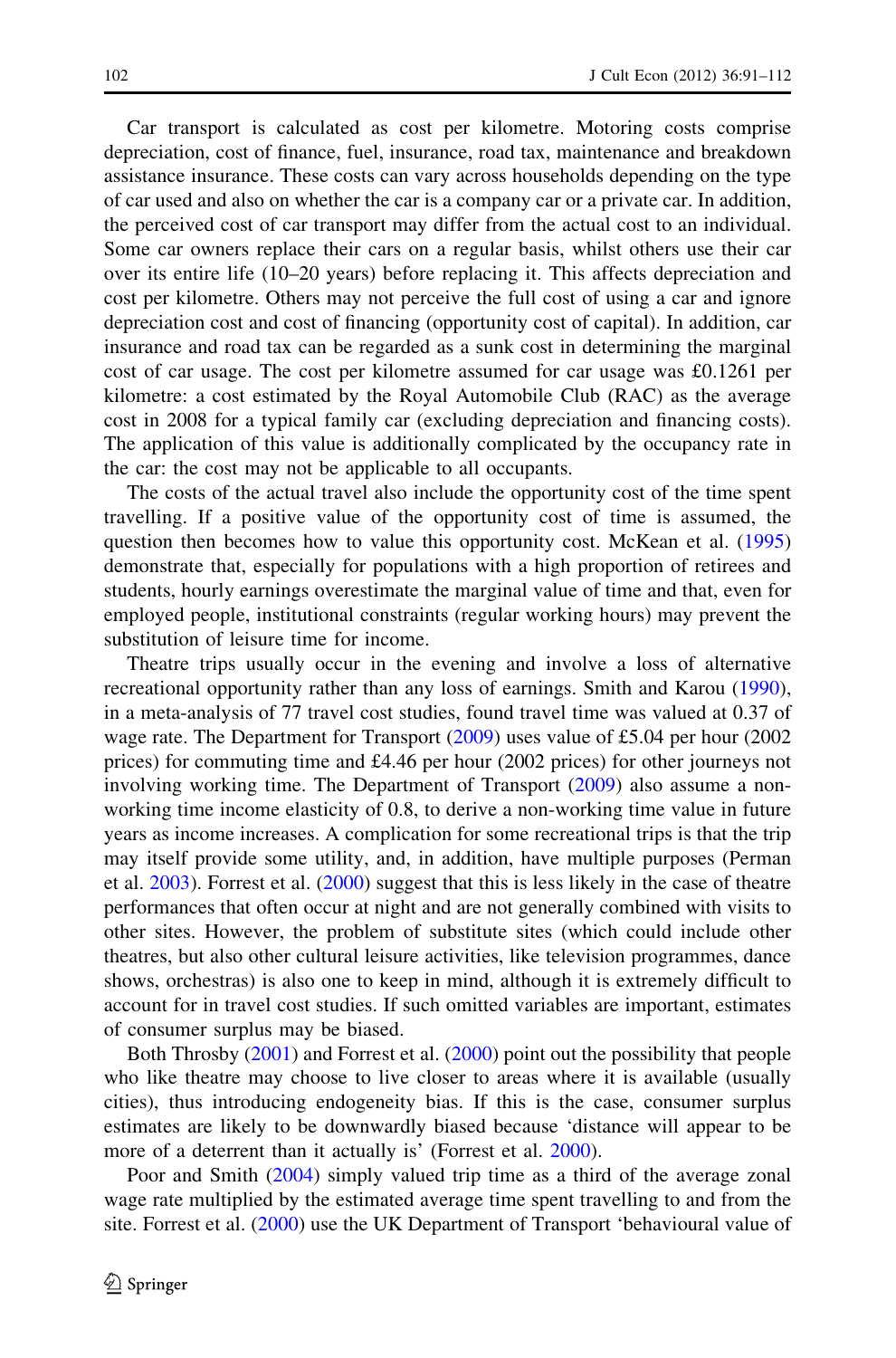<span id="page-12-0"></span>(non-working) time'. They also note, however, that since education was a significant determinant of attendance, and since education is positively related to income, average income for the whole population is probably an underestimate of the value of time for theatregoers, who tend to have higher than average levels of education. Whatever the method used, sensitivity analysis to determine the impact of such assumptions on results is probably wise. As Perman et al. [\(2003](#page-20-0):417) note, placing a value on time ultimately 'involves some level of judgement on the part of the TCM analyst'.

Because of the problems of deriving an value for the opportunity cost of time travelling to the theatre, only the cost of travel at  $£0.1261$  per km is used. This provides a conservative estimate of the value of theatre access, and thus a conservative estimate of consumer surplus to theatre visits.

## 6 Results: determinants of attendance

The results of the three data count models are presented in Table 2.

6.1 Poisson regression

The goodness-of-fit criteria for the Poisson regression model indicates that because the value/*df* for deviance is higher than 1, Poisson regression is not adequate to describe the counts of theatre attendance across the 3858 postcode areas surrounding the theatre. It also suggests that there is greater variability amongst the counts than would be expected for a Poisson distribution. This extra variability (or 'overdispersion') could have arisen because the repeated events are not independent: some people are more likely to attend the theatre than others, or because some areas are more likely to have theatregoers than others. Clearly, overdispersion is present in the basic Poisson regression model since value/df for deviance is 2.0292. Overdispersion still allows consistent means of parameters to be estimated, but the standard errors of these estimates are biased downwards, resulting in erroneous tests of their statistical significance (Cameron and Trivedi [1996\)](#page-20-0).

### 6.2 Poisson regression corrected for overdispersion

Overdispersion can be accounted for in the Poisson model by introducing a dispersion parameter into the relationship between the variance and the mean. When this scale parameter  $\varphi = 1$ , the model is the basic Poisson model. The  $\varphi$  factor does

|                   |               | Mean      | SD.       | Minimum   | Maximum     |
|-------------------|---------------|-----------|-----------|-----------|-------------|
| Actual data       | Actual visits | 2.0492776 | 3.6312475 |           | 60          |
| Poisson           | Predicted     | 2.0492775 | 2.3433398 | 0.0497379 | 24.0715598  |
| Negative binomial | Predicted     | 2.0585934 | 2.7720555 | 0.1267734 | 101.4860870 |

Table 2 Actual and predicted theatre visits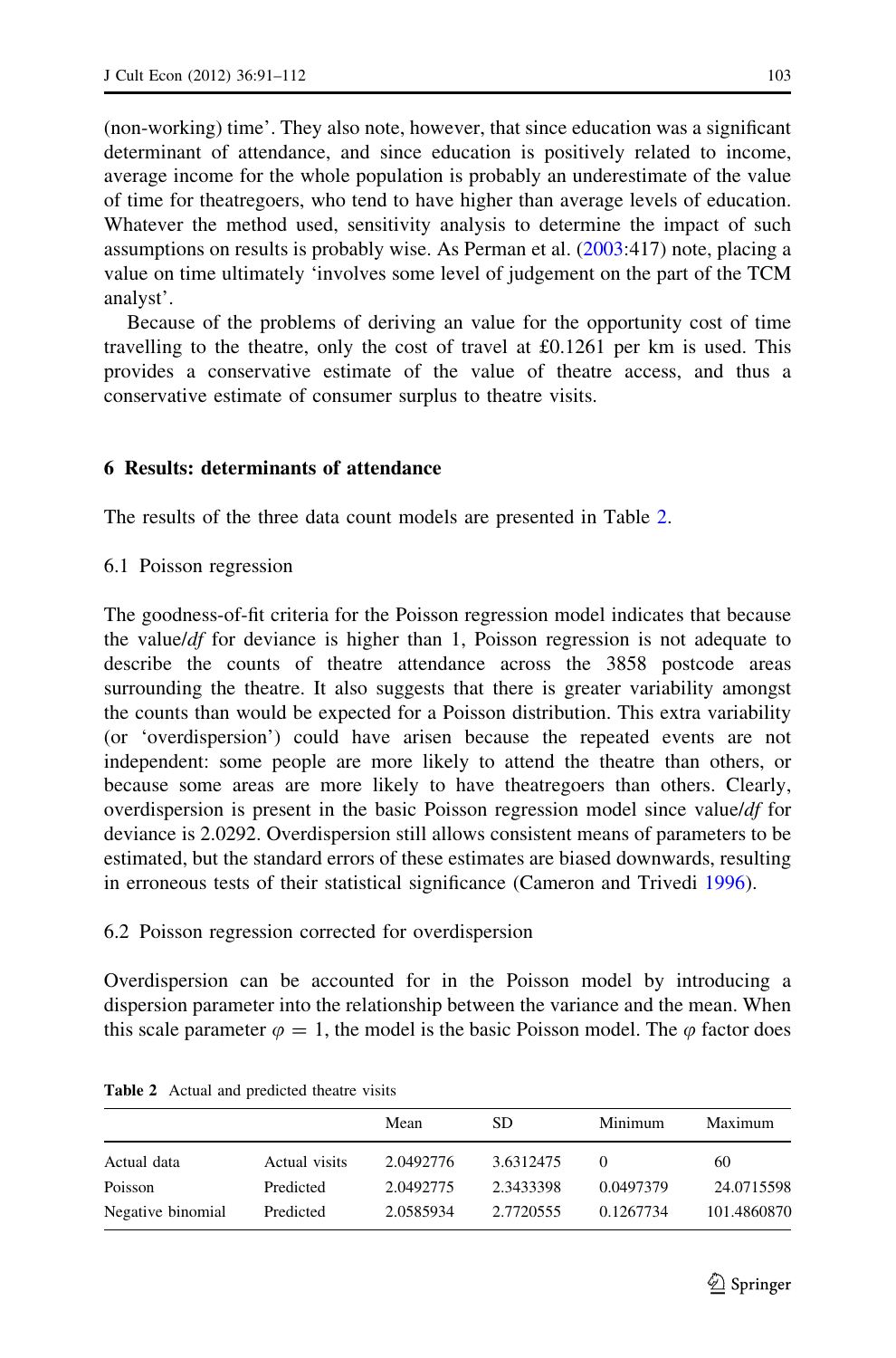<span id="page-13-0"></span>not affect parameter coefficients but scales the estimated covariance matrix and hence affects the standard errors of the coefficients. If overdispersion is modest, which appears to be the case, then the Poisson model corrected for overdispersion produces an appropriate inference. In the Poisson model, the scaled deviance is held at 1 and the scale parameter is estimated as 1.4245 (=  $\sqrt{\text{deviance}}/df = \sqrt{2.0292}$ ). The parameter estimates remain the same as in the basic Poisson model, but their standard errors are inflated by the scale parameter, resulting in wider confidence intervals, higher  $p$  values and more conservative significance tests.

### 6.3 Negative binomial

The negative binomial model allows for overdispersion since its variance is always greater than the variance in the basic Poisson model with the same mean  $\mu$ . As the scale factor in the model approaches 1.0, the negative binomial model approaches the Poisson model.

## 6.4 Choice of model

There is no single criterion to identify the best model. A range of criteria are used: model goodness-of-fit measures, expected signs and significance of explanatory variables, accuracy of prediction of actual visits and realism of consumer surplus estimates.

Table [2](#page-12-0) reveals that the Poisson model corrected for overdispersion has the best goodness-of-fit measures, e.g., in terms of log likelihood. Moreover, this Poisson model has fewer explanatory variables that are not statistically significant; there are four explanatory variables which are not statistically significant in the NB model, whilst there is just one explanatory variable that is not statistically significant in the Poisson model corrected for overdispersion.

Table 3 shows the predicted visits estimated by the two models: Poisson model accounting for overdispersion and the NB model. The Poisson model accurately predicts mean visits to the theatre and better estimates the minimum and maximum number of visits. The NB model predicts the actual mean visit rate slightly less accurately than the Poisson model and has a higher standard deviation, as shown in

|                      |                  | Mean      | <b>SD</b> | Minimum   | Maximum    |
|----------------------|------------------|-----------|-----------|-----------|------------|
| Actual data          | Actual visits    | 2.0492776 | 3.6312475 | $\Omega$  | 60         |
| Status quo           | Predicted visits | 2.0492775 | 2.3433398 | 0.0497379 | 24.0715598 |
| $-10\%$ Population   | Predicted visits | 2.0307292 | 2.3182721 | 0.0495533 | 23.9366315 |
| $+10\%$ Econ inac    | Predicted visits | 2.0808640 | 2.3820932 | 0.0504988 | 24.6309691 |
| $+10\%$ Prof employ  | Predicted visits | 2.1663885 | 2.5162416 | 0.0523048 | 25.7824337 |
| $-10\%$ Prof pop     | Predicted visits | 1.8724976 | 2.0823112 | 0.0466978 | 22.3524337 |
| $-10\%$ Educ 1 and 2 | Predicted visits | 2.1475428 | 2.4040107 | 0.0535936 | 24.4303685 |
| $+10\%$ hhold dc     | Predicted visits | 2.0038004 | 2.3069657 | 0.0480762 | 23.9275586 |

|  | Table 3 Predicted theatre visits with changes in market area population |  |  |  |  |  |  |  |  |  |
|--|-------------------------------------------------------------------------|--|--|--|--|--|--|--|--|--|
|--|-------------------------------------------------------------------------|--|--|--|--|--|--|--|--|--|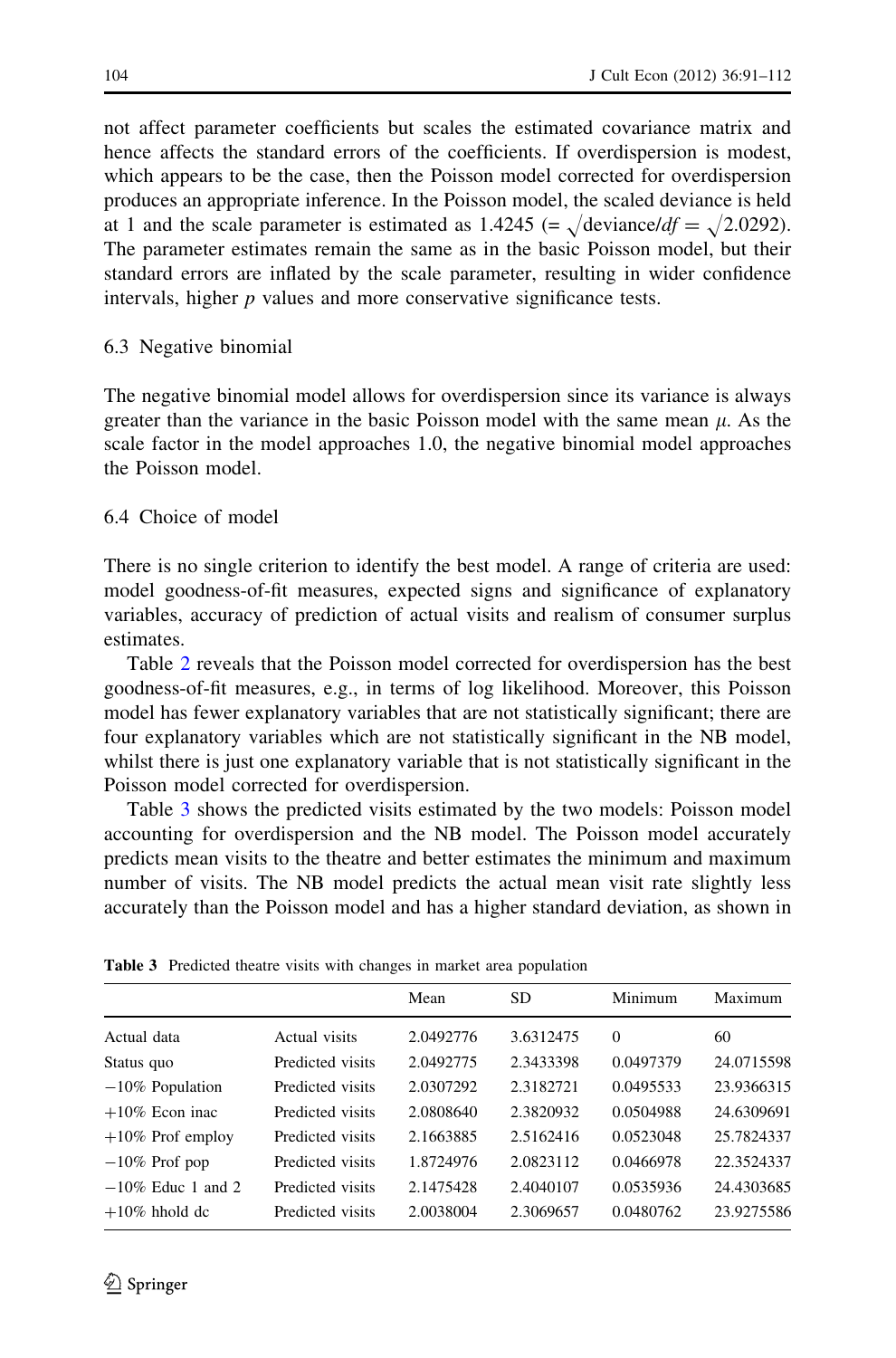Table [3](#page-13-0). Moreover, as revealed later, the Poisson model corrected for overdispersion produces more conservative and realistic estimates of consumer surplus on theatre visits. Thus, the Poisson model accounting for overdispersion is the preferred model.

#### 6.5 Effect of socio-economic factors on theatre visits

Only socio-economic variables which are statistically significant in determining visit numbers from Census OAs are included in Table [2.](#page-12-0) Multicollinearity between the variables in Table [2](#page-12-0) is low, partly because in any set of variables, e.g., housing type, all the variables representing housing type are not included.

The results in Table [2](#page-12-0) show that *travel cost* has, as expected a priori, a negative coefficient and effect on the number of trips to the theatre. This indicates that the further away people live from the theatre, the fewer the number of trips they make.

The number of people *(population)* in a postcode group has a positive influence on the number of trips to the theatre. The age profile of an area affects theatre trips: the higher the proportion of young ( $\leq$ 29 years old) and 45–59 age groups, the greater the number of trips; whilst a higher proportion of 30–44 year olds decreases trips (perhaps, because in the latter age group, households have young dependent children, which constrain evenings trips, and there are also other, more important, calls on the family budget relative to the theatre). These age differences are measured with respect to the percentage of the population more than 60 years old.

The types of productions at the theatre also appeal to people born in the EU (% pop  $EU$ ), but not in UK and Ireland: the higher the percentage of EU born citizens, the greater the number of trips relative to UK, Ireland and non-EU populations. The theatre also appears to have differential appeal to different religious groups. Areas with higher proportions of Christian and Jewish populations are negatively associated with visits to the theatre.

The number of theatre visits is positively associated with the proportion of the population economically inactive ( $%$  *econ inac*) (e.g. students, housewives, unemployed, retired), suggesting that those with more time available are more likely to visit the theatre. Conversely as the percentage of the economically active employed in managerial and professional occupations  $(\%$  prof emp) increases, theatre visits increase. A positive effect is also observed between visits and the % of population economically active and inactive that are, or were, in managerial and professional occupations (% prof pop). However, as the proportion of population with only basic levels of educational attainment (%edu 1 and 2) increases, theatre attendance declines.

As the % of households in an area living in owner occupied houses (% h owner) increases, theatre trips increase. Conversely, as the % of households with dependent children (% *hhold dc*) or the % of single parents with dependent children (% *lone*) in an area increase, theatre visits decrease.

The size of the coefficients relates to the metric in which the variable is measured. Since most variables are measured in terms of a percentage, the coefficients reveal the relative importance of the impact of that factor. So education level attained, and population in professional employment, are quite influential in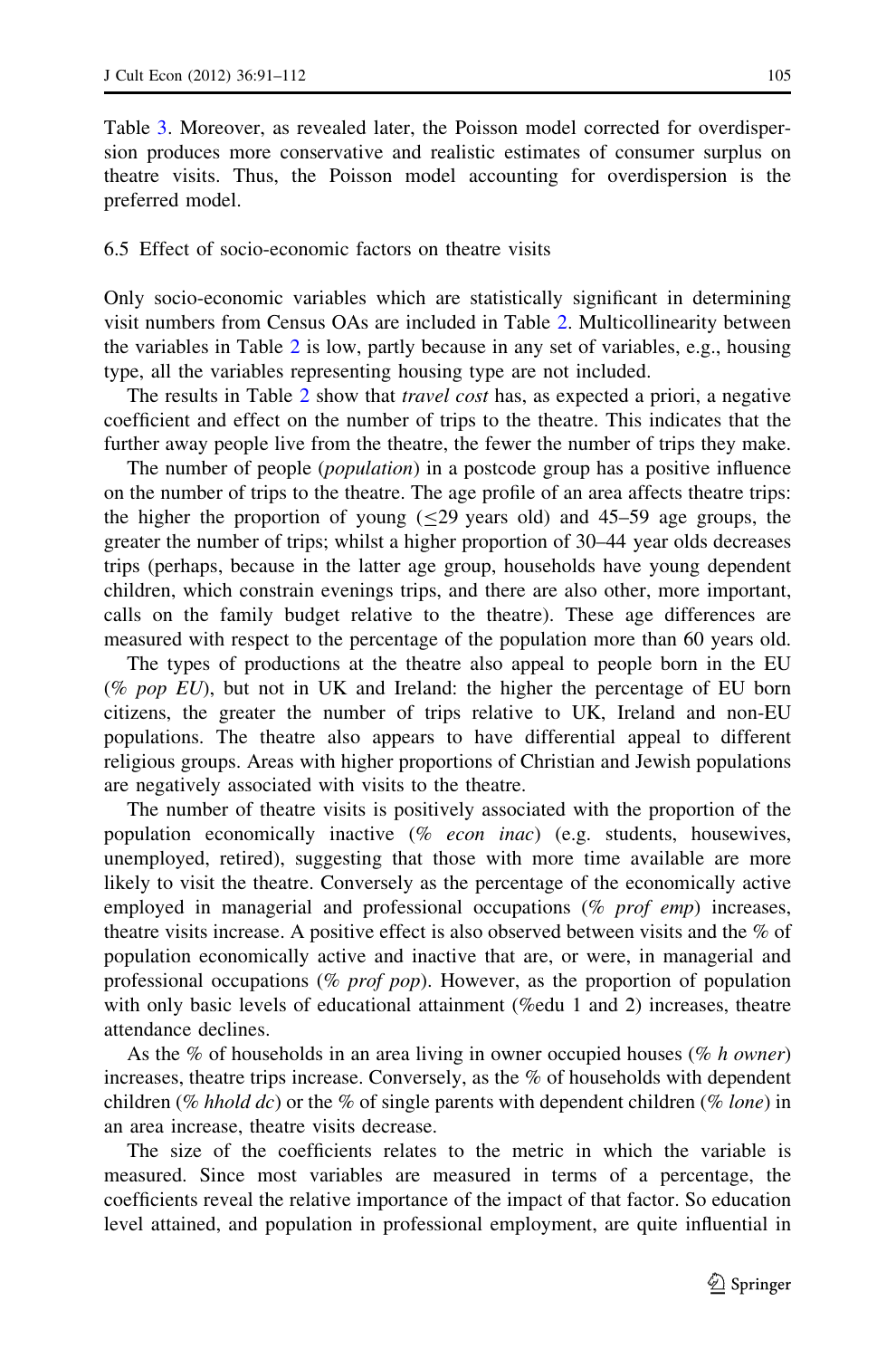<span id="page-15-0"></span>determining the number of visits to the theatre. Religious affiliation also seems to have an important role; although some coefficients here are large because the percentage of some religious groups (e.g. buddists) in the population is quite small. The population coefficient is small because population is measured in absolute terms. The travel cost metric is somewhat analogous to percentage, being a measure from zero to 50 km. The effect of distance and travel cost is perhaps surprisingly small, indicating that people are not particularly deterred from visiting the theatre over this distance, relative to other factors or covariates.

The characteristics of the market area of the theatre are changing over time. This will affect the number of visits and may affect the financial viability of the theatre in the future. The impact of a change in the population and population characteristics surrounding the theatre, on the number of visits, can be assessed by making a unit change in a variable, holding all other variables constant, and noting the effect on the visit rate. Table 4 reports the results for a change in the population total, the percentage economically inactive, the percentage in professional employment, the percentage in education groups 1 and 2, and the percentage of households with dependent children.

North-east England has lost population through migration to the more prosperous south-east and midland regions of England. Moreover, there is a drift of population from inner city areas to suburbs and rural areas in England. The effect of this on theatre attendance is tested by assuming a 10% decrease in catchment area population of the theatre, holding all other variables constant.

The percentage of economically inactive population is growing, as the population ages, and with rising unemployment levels. The effect of a change in the proportion of the population economically inactive on theatre attendance is assessed through a 10% increase in this variable. The character of the workforce is changing in England with an increase in white collar and a decrease in blue collar workers. The effect of a change in the structure of the workforce on theatre attendance is evaluated by assuming a 10% increase in professional employment. However, the economic recession, and the high dependence of the north-east England economy on public

|                       | Original variable<br>percentage | Mean number of<br>bookings per OA | CS per<br>ticket | Total CS  | Additional<br>subsidy |
|-----------------------|---------------------------------|-----------------------------------|------------------|-----------|-----------------------|
| Actual data           |                                 | 2.0492776                         | 19.72947         | 1,052,153 | $\Omega$              |
| $-10\%$ Population    | $264.5^{\rm a}$                 | 2.0307292                         | 19.55068         | 1,042,618 | 9535                  |
| $+10\%$ Econ inactive | 37.2                            | 2.0808640                         | 20.03335         | 1,068,358 | $-16,205$             |
| $+10\%$ Prof employ   | 50.4                            | 2.1663885                         | 20.85673         | 1,112,269 | $-60,115$             |
| $-10\%$ Prof pop      | 24.7                            | 1.8724976                         | 18.02732         | 961.379   | 90.774                |
| $-10\%$ Educ 1 and 2  | 34.1                            | 2.1475428                         | 20.67529         | 1,102,593 | $-50,440$             |
| $+10\%$ hhold dc      | 26.5                            | 2.0038004                         | 19.29143         | 1,028,792 | 23,361                |

Table 4 Consumer surplus (CS) and required subsidy if population characteristics changed (£ per year, 2009 prices)

<sup>a</sup> This is mean of actual population per Population Census Output Area (OA). The other figures in this column are percentages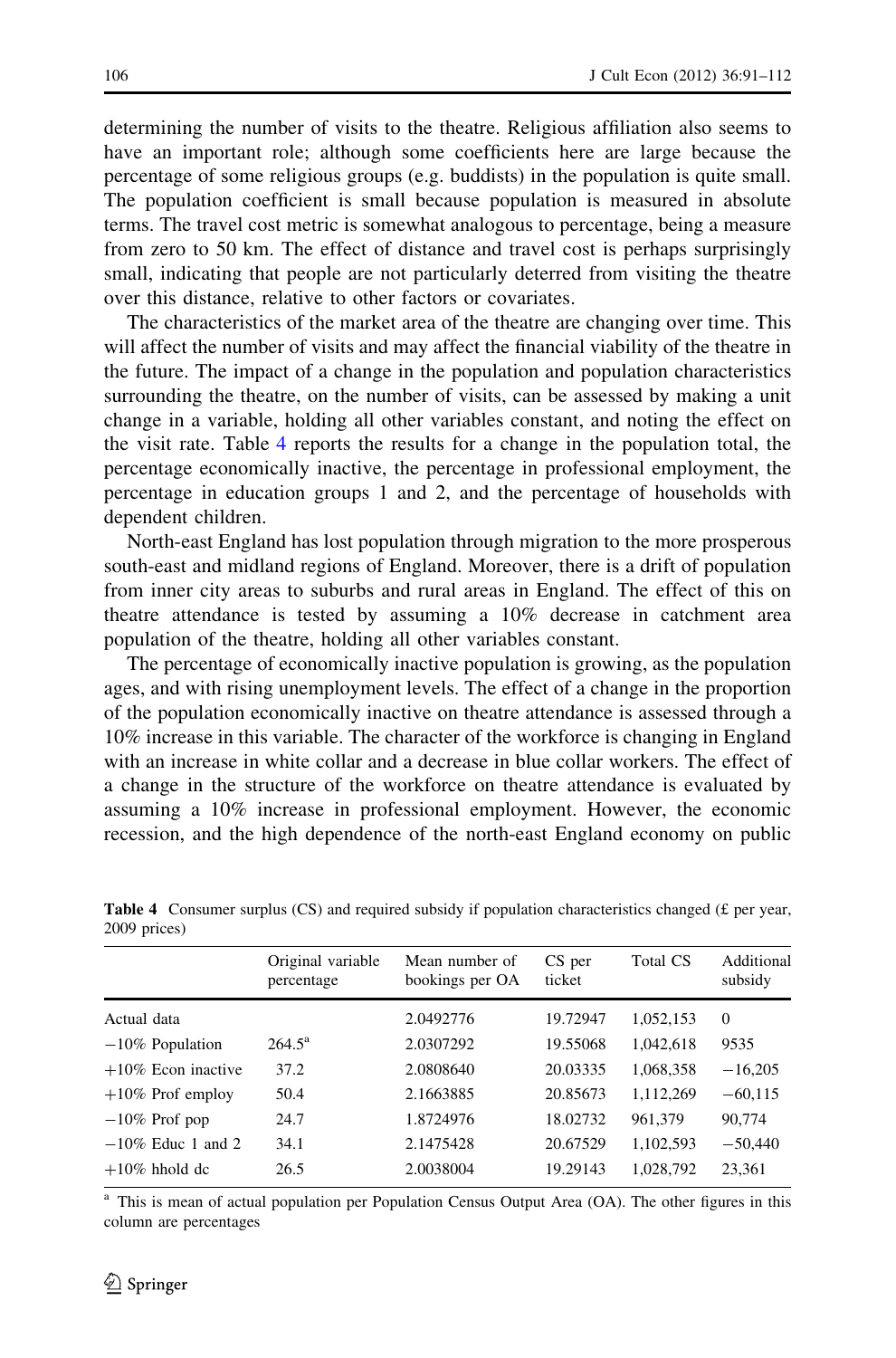sector employment, may mean that the professional population decreases. The Conservative-Liberal coalition government is committed to making large cuts in public sector employment, which could reduce the percentage of professional population in north-east England. The effect of this on theatre attendance is assessed by assuming a 10% decrease in the professional population in the catchment area of the theatre. The final variable considered is households with dependent children. The population of the UK is growing, not only through in-migration, but also from an increase in the birth rate. Moreover, high house prices, together with higher unemployment amongst younger age groups, have resulted in more children living at home. The effect of a greater proportion of households with dependent children on theatre attendance is assessed by assuming a 10% increase in households with dependent children.

The results of changes in the size and socio-economic composition of the population on theatre attendance are presented in Table [4.](#page-15-0) The results, based on the Poisson model accounting for overdipersion—the best fitting model—show that a 10% decline in the population in postcodes within 50 km of the theatre will not have a hugely significant effect on theatre bookings. The mean booking rate will decline from 2.049 per area to 2.030. A 10% increase in the economically inactive, ceteris paribus, will increase the mean number of bookings from 2.049 to 2.080.

More significant changes in booking will occur if the socio-economic composition of the population was to change. For example, a 10% increase in the number of professional employees in the labour force will, ceteris paribus, increase the mean number of bookings from 2.049 to 2.166. Conversely, if the percentage of professional people in the population (active and inactive) were to fall by 10% then bookings would fall to an average of 1.872 per Census Population Output Area (OA). A change in the education level of the population also has a significant effect on visit rates. A 10% decrease in the population only achieving education levels 1 and 2 (implying that the percentage of more educated people in the population increases) will increase the mean number of bookings from 2.049 to 2.147 per area. On the other hand, if the percentage of households with dependent children living at home were to increase by 10%, then the number of bookings would fall from an average of 2.049 to 2.003 per area.

#### 7 Results: consumer surplus

Consumer surplus is equal to the inverse of the travel cost coefficient for the semilog functional form, which results from a Poisson regression (McKean et al. [1995\)](#page-20-0). Thus, average consumer surplus per booking was calculated for each model as  $q\ell-\beta$ , where q is the number of bookings and  $\beta$  is the estimated travel cost parameter. This is the general case for an exponential model (see Willis and Garrod [1991b\)](#page-21-0). Consumer surplus estimates from the Poisson and negative binomial models are £92.72 and £143.95, respectively, per booking. Across all productions in the sample, on average, 4.7 tickets were purchased with each booking. Thus, consumer surplus per ticket was £19.73 for the Poisson model and £30.63 for the negative binomial model.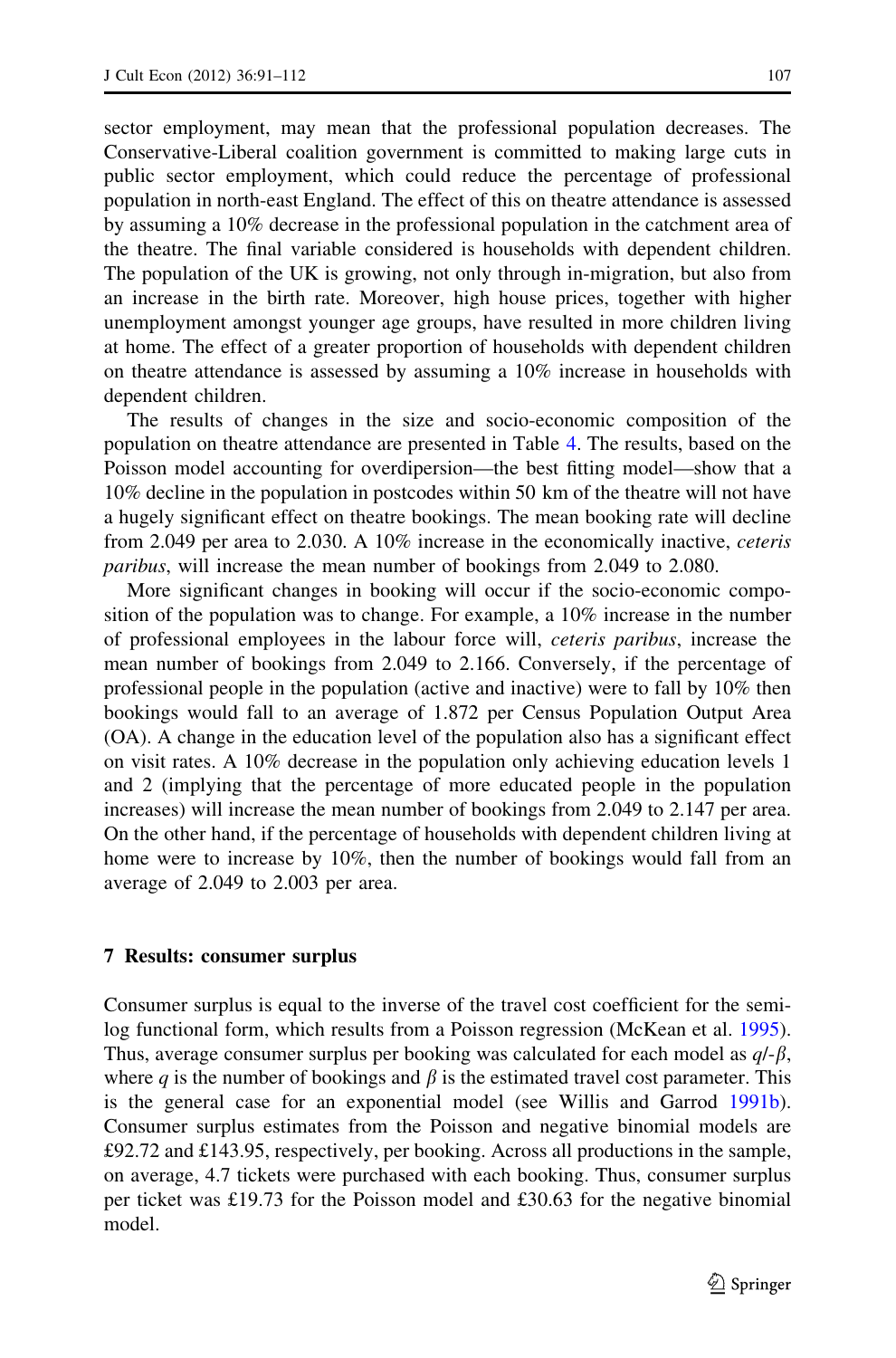The negative binomial consumer surplus estimate is about 55% higher than the Poisson estimate. Overdispersion does not have an effect on mean consumer surplus, but the difference in functional form between the Poisson and negative binomial models clearly affects consumer surplus estimates.

This result indicates that distributional assumptions can have substantial effects on estimated consumer surplus. The negative binomial is more skewed to the right than the Poisson distribution, and the negative binomial is also more peaked than the Poisson distribution. However, in this study, the log likelihood, other goodness-offit measures, accuracy of prediction and realism of consumer surplus estimates, clearly point to the Poisson model corrected for overdispersion as the preferred model.

Consumer surplus derived from RP data relates to use value only. The local community may have some non-use value for Northern Stage, but this is unlikely to be a significant amount compared to non-use value for a national theatre, where non-use value can be significant (see Bille-Hansen [1997\)](#page-19-0).

Grant income to Northern Stage for the financial year ending 31 March 2009, amounted to £1,601,467; of which, the largest portion  $(E1,441,357)$  came from the Arts Council England. Across the financial year 1 April 2008 to 31 March 2009, there were 8763 bookings and 53,329 tickets were sold. Applying the consumer surplus estimate for each ticket to the number of tickets sold in the 2008/09 financial year implies that Northern Stage generates a consumer surplus of £1,052,153 (based on the Poisson model) to  $\pounds$ 1,633,434 (based on the negative binomial model). Thus, under the negative binomial model, the consumer surplus generated by Northern Stage just exceeds the income or subsidy it receives in grants. However, under the Poisson model, the consumer surplus generated by Northern Stage falls short of the subsidy it receives by approximately £0.5 million, although it should be recalled that the ZTCM used excludes non-use values and the opportunity cost of time in calculating consumer surplus.

The current level of subsidy is dependent upon the population characteristics in the market area of Northern Stage. If the population characteristics changed, then the number of bookings and ticket sales would change. For example, if the population changed such that there was a 10% increase in professional employment, then the mean number of bookings per Population Census Output Area (OA) would increase from 2.0492776 to 2.1663885, resulting in a change in the number of tickets sold, consumer surplus per ticket and a change in total consumer surplus from £1,052,153 to £1,112,269. This would allow the subsidy to Northern Stage to be reduced by £60,115 per year (see Table [4\)](#page-15-0). This assumes that Northern Stage requires the current subsidy of £1,601,467, and that this additional consumer surplus could be captured by an increase in ticket prices.

On the other hand, if there was a 10% decrease in the professional population (employed and economically inactive) in the market area of Northern Stage, then mean bookings would fall, and Northern Stage would require an additional £90,774 in subsidy per year (assuming no adjustment in costs). Table [4](#page-15-0) reveals that the consumer surplus generated by Northern Stage depends on the population characteristics of its market area, and that a change in these characteristics will affect whether the consumer surplus generated by the theatre exceeds the subsidy to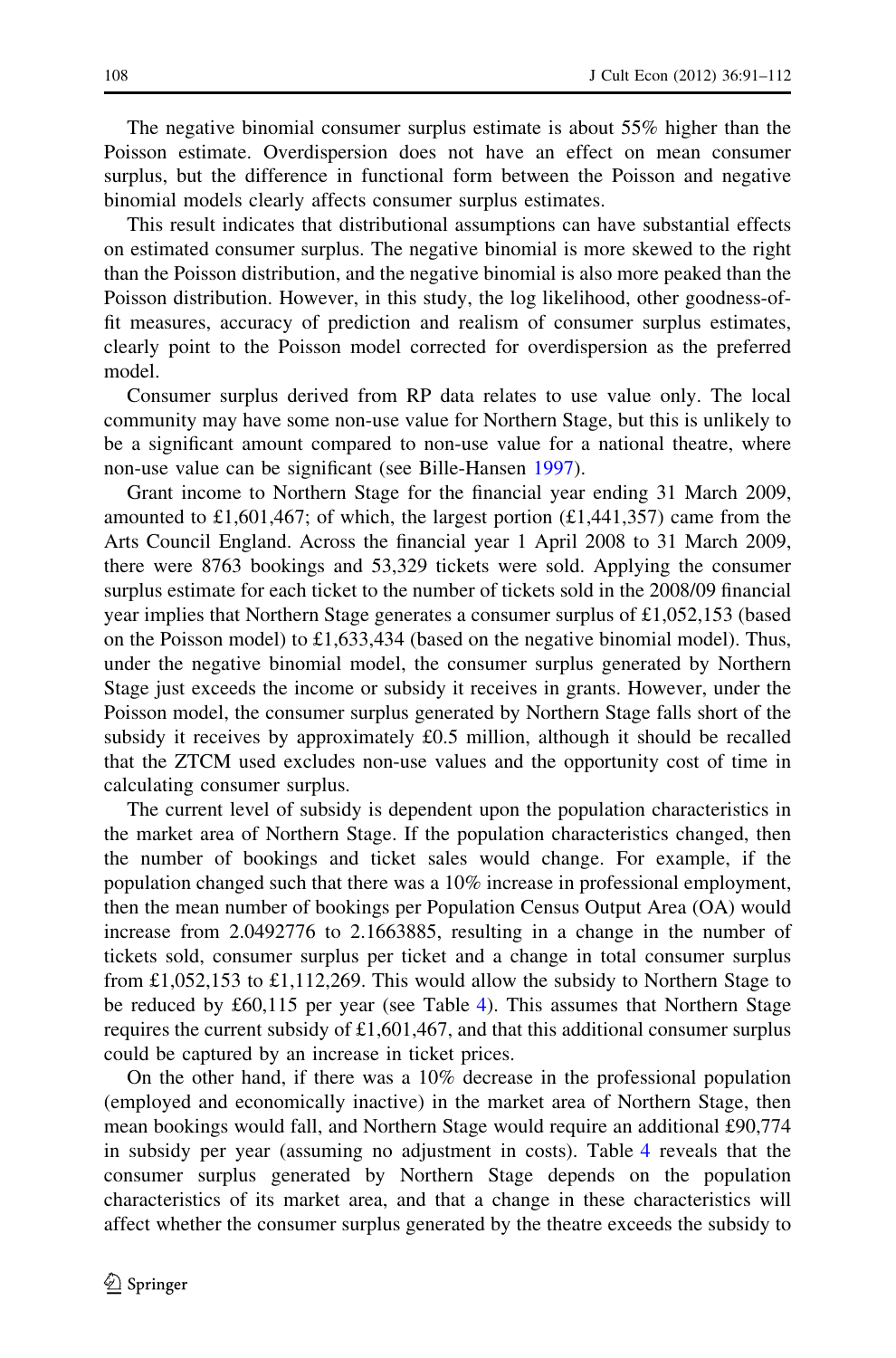the theatre. A change in the population characteristics may also affect the subsidy required by the theatre, assuming the theatre is unable to change its operating costs. These hypothesised changes in population structure are not large: a 10% increase in the economically inactive population would change the percentage of economically inactive from 37.2 to 40.9%; whilst a 10% decreased in the professional population would reduce the professional population from 24.7 to 22.2%. But they do have significant effects on ticket sales and hence on the consumer surplus generated by the theatre.

It is worth pointing out that the viability of Northern Stage, as a theatre, is dependent on its location in the city of Newcastle with the large population in the city and other surrounding urban local authority areas. Across all the theatre productions, on which this analysis in this paper is based, some 4409 bookings, representing 20,722 tickets, were purchased by people living within 10 km of Northern Stage. If a similar theatre opened in say Hexham, a market town 25 km to the west of Newcastle, the number of ticket sales would be much less. Applying the Northern Stage Poisson model to OAs within 10 km of Hexham generates a similar number of bookings per thousand population, since the population characteristics are similar to those surrounding Newcastle. However, because the population surrounding Hexham is much smaller than that surrounding the centre of Newcastle, the model predicts fewer bookings (162) and ticket sales (763) for such a theatre located in Hexham. This fact explains the dearth of theatres such as Northern Stage outside the major urban areas in the UK.

The viability of a theatre also depends upon what shows the theatre stages throughout the year. A stated choice study of Northern Stage theatregoers preferences revealed the genres of drama, comedy and experimental theatre to be statistically significant (Grisolia and Willis [2010\)](#page-20-0). The smallest contribution to the utility came from experimental adaptation, perhaps because it is a more difficult play to appreciate and is therefore less popular. However, because the revealed preference booking data only covered 29 productions across all genres between April 2007 and October 2008, it was not possible to model the effect of genre using count data models in the current study.

### 8 Conclusion

This study applies an innovative approach to assess the determinants of attendance at a regional theatre in England, Northern Stage. This method is inexpensive because it uses postcode data from theatre bookings combined with Census information on the socio-economic profiles of postcodes, to assess the socioeconomic and demographic determinants affecting theatre attendance, and also the consumer surplus or value attached to attending theatre productions in addition to the ticket price paid.

Socio-demographic variables and composition of the population were found to have a relatively larger impact on average attendance than distance from the theatre. For instance, the higher the proportion of younger  $\langle$  29 years old) and older (45–59) people, the greater the number of trips, whilst the 30–44 year old age group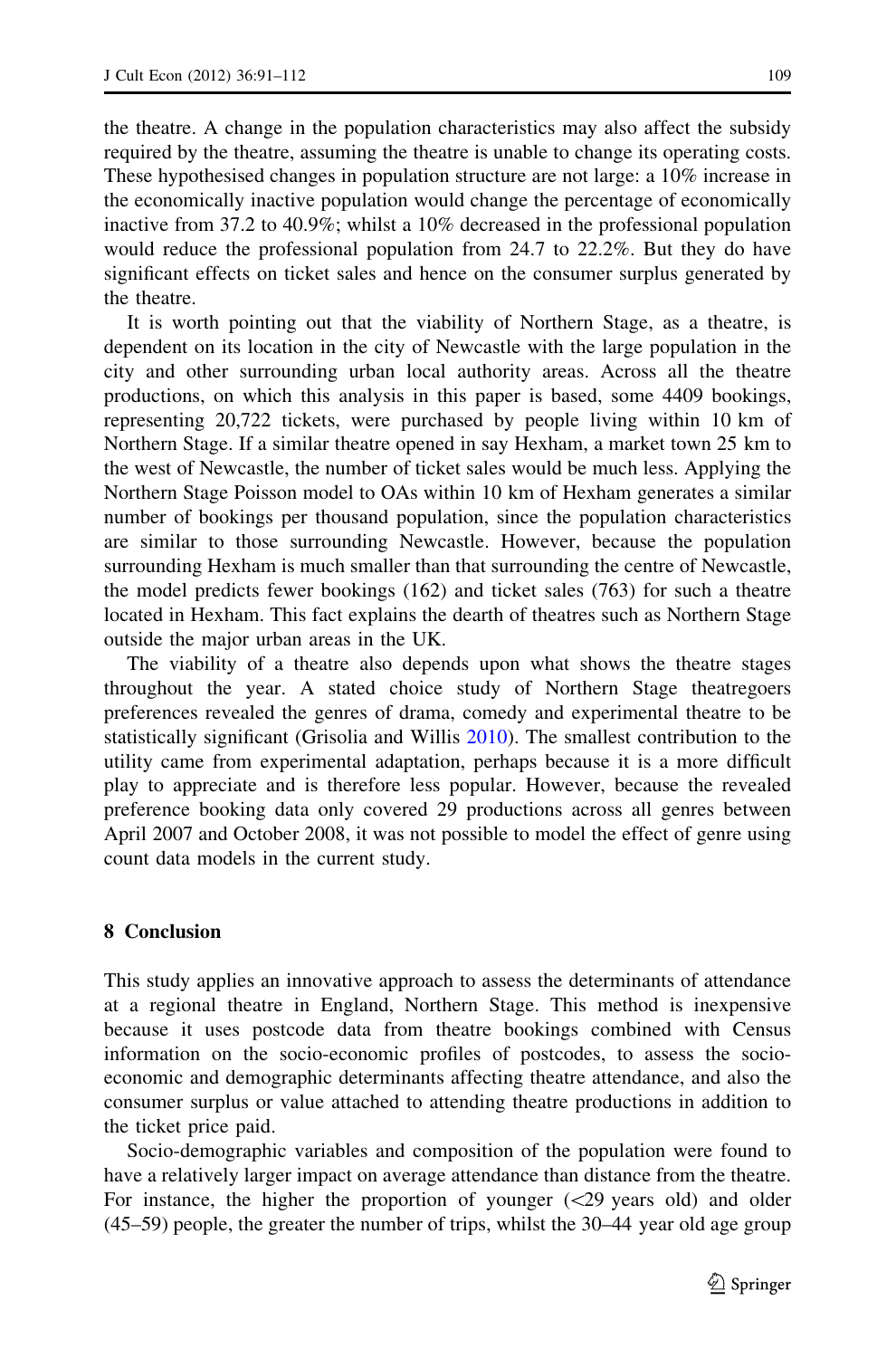<span id="page-19-0"></span>made fewer trips. This is almost certainly related to the presence of dependent children in households of this age category—as the proportion of households with dependent children increased, the average number of theatre visits fell. A 10% increase in households with dependent children would result in the average number of trips per area falling from 2.049 to 2.003. These findings may explain the mixed results on the relationship between age and attendance at performing arts found in other studies (Seaman [2005](#page-20-0)).

As in other studies (Borgonovi 2004; Corning and Levy [2002](#page-20-0); Ateca-Amestoy 2008), education was found to be a more important determinant of attendance than income. A higher proportion of economically inactive people increased attendance, as did the proportion of those who were currently, or had been, in professional or managerial occupations. Whilst a 10% decline in population within 50 km of the theatre was shown not to have a very big impact on attendance, changes in population composition would have more dramatic effects. A decrease in 10% in professional population would reduce the average booking rate from 2.049 to 1.872 per census area.

The subsidy received by Northern Stage (mainly from the Arts Council of England) was less than the consumer surplus generated for the 2008/9 financial year. However, the extent of the benefit/cost depends quite substantially on which model was used (Poisson or negative binomial) to estimate consumer surplus, indicating that, in such studies, distributional assumptions can have significant effects on the outcome. Thus, even quite small changes in population composition would have a significant effect on ticket sales, consumer surplus generated and subsidy required. The viability of Northern Stage is very much dependent on its location in the city of Newcastle, with its large population.

Such information, which is relatively inexpensive to obtain, can be of importance to theatre managers, in terms of marketing, choice of production and motivation for public support.

Acknowledgments This work is funded by the Arts and Humanities Research Council and the Arts Council England [Grant: AHRC Fellowship in Economic Impact Assessment of Arts and Humanities]. We would like to thank Edmund Nickols, Director of Theatre Operations at Northern Stage, for his support of this research and to Jamie Corbett, Data Manager at Northern Stage, for supplying the bookings data for the study.

#### References

- Alberini, A., & Longo, A. (2006). Combining the travel cost and contingent behaviour methods to value cultural heritage sites: Evidence from Armenia. Journal of Cultural Economics, 30, 287–304.
- Ateca-Amestoy, V. (2008). Determining heterogeneous behaviour for theatre attendance. Journal of Cultural Economics, 32, 127–151.
- Bedate, A., herrero, L., & Sanz, J. (2004). Economic valuation of the cultural heritage: Application to four case studies in Spain. Journal of Cultural Heritage, 5, 101–111.
- Bille-Hansen, T. (1997). The willingness-to-pay for the Royal Theatre in Copenhagen as a public good. Journal of Cultural Economics, 21, 1–28.
- Blamey, R. K., Bennett, J. W., & Morrison, M. D. (1999). Yea saying in contingent valuation surveys. Land Economics, 75(1), 126–141.
- Borgonovi, F. (2004). Performing arts attendance: An economic approach. Applied Economics, 36, 1871–1885.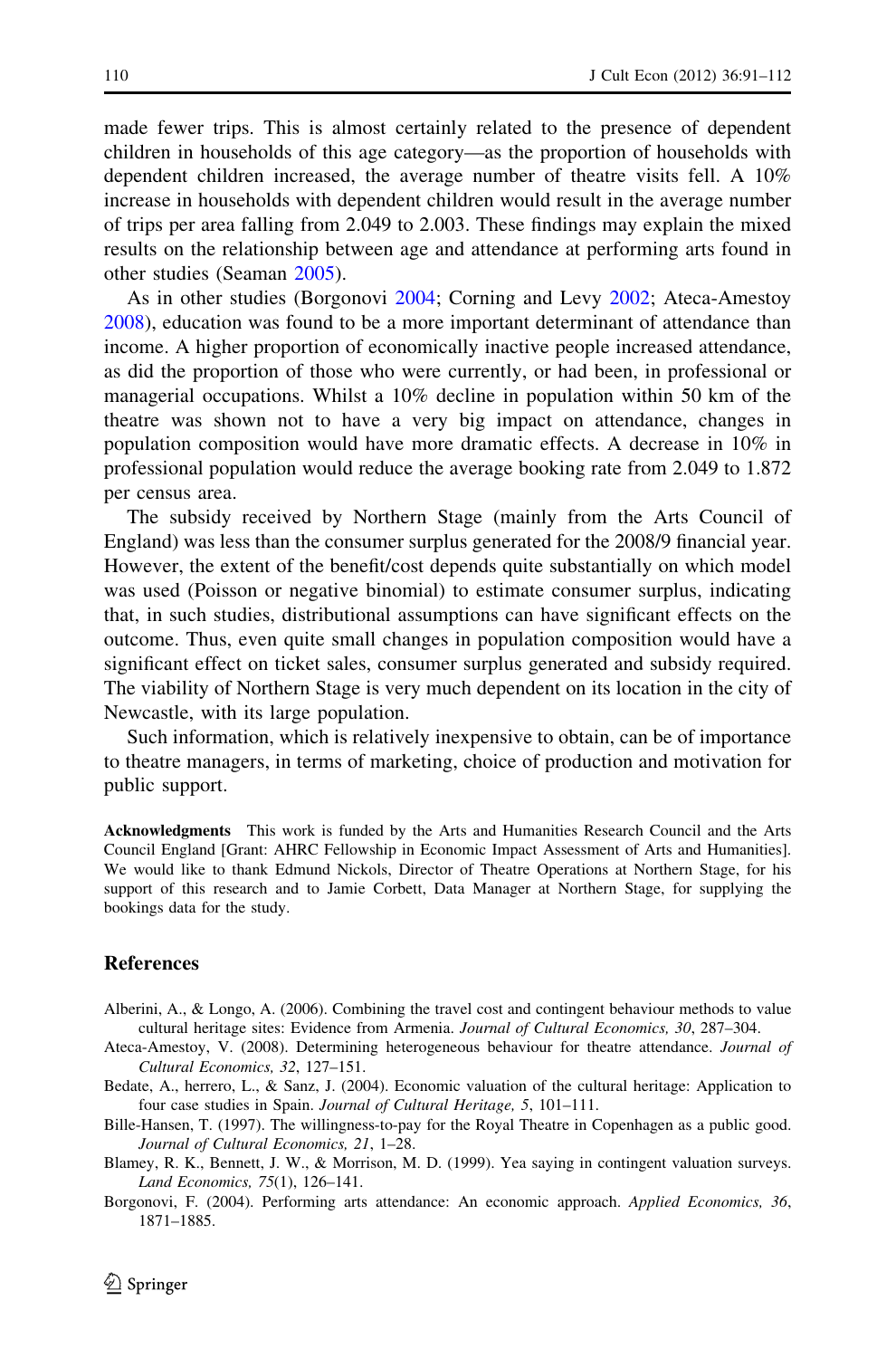- <span id="page-20-0"></span>Boter, J., Rouwendal, J., & Wedel, M. (2005). Employing travel time to compare the value of competing cultural organisations. Journal of Cultural Economics, 29, 19–33.
- Boxall, P., Englin, J., & Adamowicz, V. (2003). Valuing aboriginal artefacts: A combined revealed-stated preference approach. Journal of Environmental Economics and Management, 45, 213–230.
- Cameron, A. C., & Trivedi, P. K. (1986). Econometric models based on count data: Comparisons and applications of some estimators and tests. Journal of Applied Econometrics, 1, 29–53.
- Cameron, A. C., & Trivedi, P. K. (1996). Count data models for financial data. In G. S. Maddala & C. R. Rao (Eds.), Handbook of statistics (Vol. 14). Amsterdam: Elsevier.
- Clawson, M. (1959). Methods for measuring the demand for and value of outdoor recreation. Report No. 10. Resources for the Future, Washington DC.
- Clawson, M., & Knetsch, J. L. (1966). Economics of outdoor recreation. Baltimore: John Hopkins University Press.
- Colbert, F. (2003). Entrepreneurship and leadership in marketing the arts. International Journal of Arts Management, 6, 1.
- Corning, J., & Levy, A. (2002). Demand for live theatre with market segmentation and seasonality. Journal of Cultural Economics, 26, 217–235.
- Cuccia, T. (2003). Contingent valuation. In R. Towse (Ed.), A handbook of cultural economics. Cheltenham: Edward Elgar.
- Department for Transport (2009). Values of time and operating costs. TAG Unit 3.5.6. Transport Analysis Guidance, Department for Transport, London.
- Forrest, D., Grime, K., & Woods, R. (2000). Is it worth subsidising regional repertory theatre? Oxford Economic Papers, 52, 381–397.
- Gayo-Cal, M. (2006). Leisure and participation in Britain. Cultural Trends, 15(2), 175–192.
- Grisolia, J. M. & Willis K. G. (2010). An evening at the theatre: Using choice experiments to model preferences for theatre and theatrical productions. Applied Economics. December 6, 2010 (iFirst). doi[:10.1080/00036841003742637](http://dx.doi.org/10.1080/00036841003742637).
- Gujarati, D. (2003). Basic econometrics. Boston: McGraw-Hill.
- Hellerstein, D. (1991). Using count data models in travel cost analysis with aggregate data. American Journal of Agricultural Economics, 73(3), 860–866.
- Hellerstein, D. (1995). Welfare estimation using aggregate and individual-observation models: A comparison using Monte Carlo techniques. American Journal of Agricultural Economics, 77, 620–630.
- Hoehn, J. P., & Randall, A. (1989). Too many proposals pass the benefit cost test. American Economic Review, 79, 544–551.
- Levy-Garboua, L., & Montmarquette, C. (2002). The demand for the arts. In R. Towse (Ed.), A handbook of cultural economics. Cheltenham: Edward Elgar.
- Martin, F. (1994). Determining the size of museum subsidies. Journal of Cultural Economics, 18, 255–270.
- McKean, J. R., Johnson, D. M., & Walsh, R. G. (1995). Valuing time in travel cost demand analysis: An empirical investigation. Land Economics, 71(1), 96-105.
- Needleman, L. (1976). Valuing other people's lives. The Manchester School, 44, 309-342.
- Perman, R., Ma, Y., McGilvray, J., & Common, M. (2003). Natural resource and environmental economics. London: Pearson.
- Poor, J., & Smith, J. (2004). Travel cost analysis of a cultural heritage site: The case of historic St. Mary's City of Maryland. Journal of Cultural Economics, 28, 217–229.
- Prayaga, P., Rolfe, J., & Sinden, J. (2006). A travel cost analysis of the value of special events: Gemfest in Central Queensland. Tourism Economics, 12, 403–420.
- Rouwendal, J., & Boter, J. (2009). Assessing the value of museums with a combined discrete choice/ count data model. Applied Economics, 41, 1417–1436.
- Seaman, B. (2005). Attendance and public participation in the performing arts: A review of the empirical literature. Andrew Young School of Policy Studies, Georgia State University, Working paper 05-03.
- Smith, V. K., & Karou, Y. (1990). Signals or noise? Explaining the variation in recreation benefit estimates. American Journal of Agricultural Economics, 72(2), 419–433.
- Snowball, J. (2008). Measuring the value of culture: Methods and examples in cultural economics. Germany: Springer.
- Throsby, D. (1994). The production and consumption of the arts: A view of cultural economics. Journal of Economic Literature, 32(3), 1–28.
- Throsby, D. (2001). Economics and culture. Cambridge: Cambridge University Press.